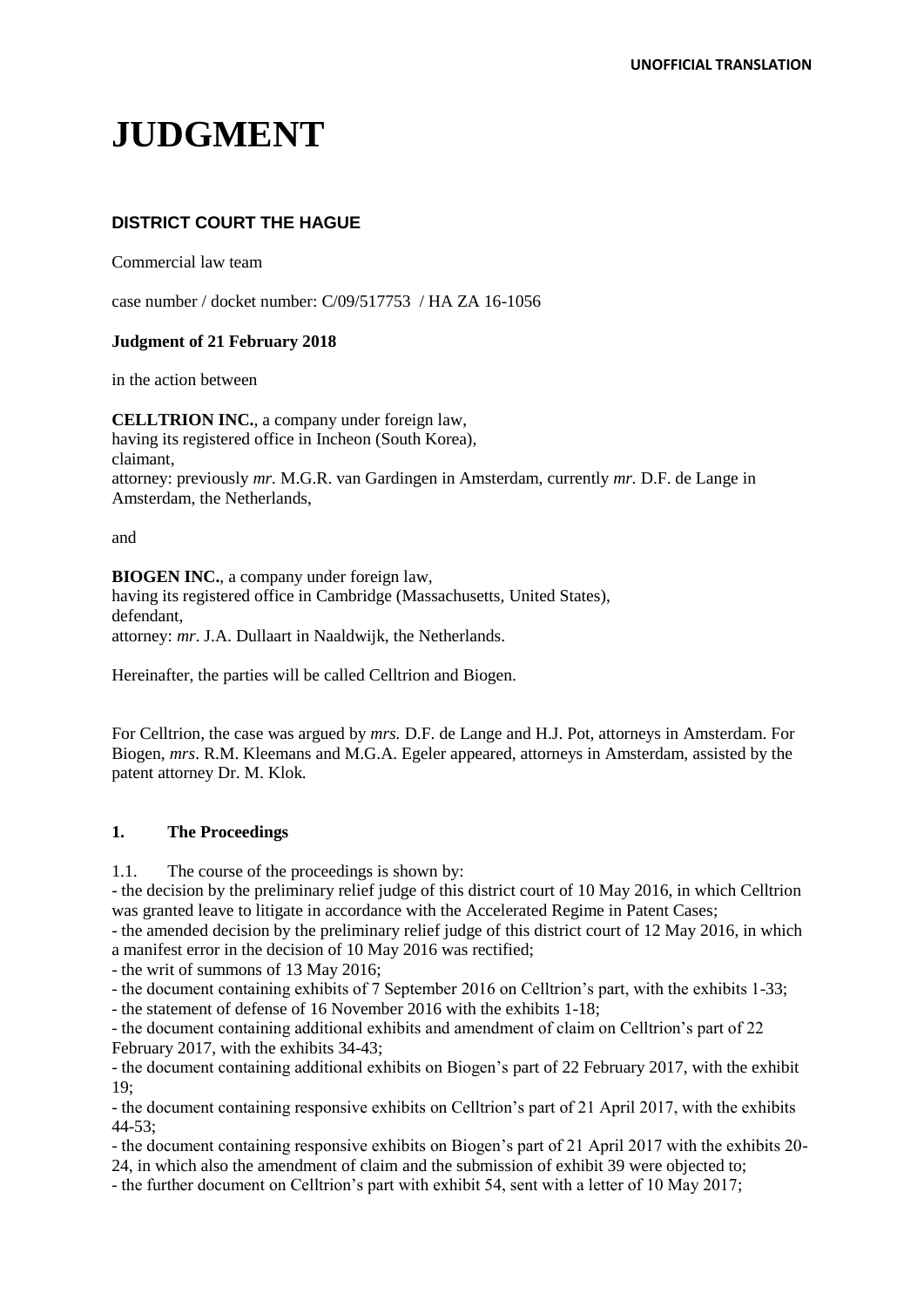- the further document on Biogen's part of 12 May 2017 with exhibit 25; - the e-mail message by *Mr.* De Lange, also on behalf of Biogen's attorneys, of 16 May 2017 with

respect to an arrangement on the costs of the proceedings; - the pleading notes submitted at the occasion of the hearing of 19 May 2017 on Celltrion's part, in which the paragraphs 42 and 49-56 have been struck through as these were not pleaded; - the pleading notes submitted at the occasion of the hearing of 19 May 2017 on Biogen's part, in which the paragraphs 67, 81, 103 from the second sentence up to and including 105, 107 from the second sentence up to and including 110, 112-113, 115-118 and 120-121 have been struck through as these were not pleaded.

1.2. At the hearing, also taking into account the objections on Biogen's part, the district court refused Celltrion's amendment of claim and exhibit 39 (study protocol of the O'Brien study) and exhibit 54 (statement by Prof. dr. M.H.J. van Oers of 11 April 2017) on Celltrion's part due to conflict with the principles of due process. It counted heavily that Celltrion appeared to be unable, also after a request thereto, to concretize the legal basis of its amendment of claim. This makes it impossible for the opposite party and the district court to adequately follow a debate to be held for the first time at the hearing. With regard to exhibit 39, Celltrion itself opted for proceedings in accordance with the accelerated regime and thereby cut off the possibility to submit new publications (when these could already be known to it from the opposition proceedings and could thus have been submitted earlier) in the course of the proceedings. Exhibit 54 was refused as this was submitted beyond the terms mentioned in the ARPC decision. Exhibit 40 (The University of Texas M.D. Anderson Cancer Center Leukemia Insights Newsletter, vol. 3, no. 2, summer 1998) and related exhibit 41 (electronic online version of the abovementioned newsletter) and exhibit 42 (statement by Dr. Michael Andreeff) on Celltrion's part were refused ex officio by the district court as these exhibits pertain to prior art on which Celltrion bases a new inventive step attack, which is also contrary to the principles of due process.

1.3. Finally, it was further determined that judgment would be rendered today.

## **2. The Facts**

## *Parties*

2.1. Celltrion is a global biopharmaceutical company headquartered in South Korea. One of Celltrion's activities is the development of so-called biosimilars, alternatives to known biological medicinal products, having a similar pharmacokinetic profile. Celltrion developed a biosimilar of a chimeric monoclonal anti-CD20 antibody called "rituximab" that according to Celltrion is bioequivalent to the medicinal product MabThera to be mentioned below. By now, Celltrion has obtained a European marketing authorization for the biosimilar in question and has stated that it plans to enter the market in the Netherlands with its biosimilar together with the pharmaceutical group Teva.

2.2. Biogen is an American (bio)pharmaceutical company. It is the proprietor of the European patent EP 2 055 313 (hereinafter: EP 313 or the patent) for a '*Treatment of hematologic malignancies associated with circulating tumor cells using chimeric anti-CD20 antibody*'. The patent was granted on 29 April 2015 further to an application for this on 9 November 1999. The patent invokes priority on the basis of the American patent application with number US 60/107,658 (hereinafter: US 658) and filing date 9 November 1998. EP 313 is in force *inter alia* in the Netherlands. F. Hoffman La Roche AG and Genentech Inc. are licensees of this Biogen patent and market a medicinal product based on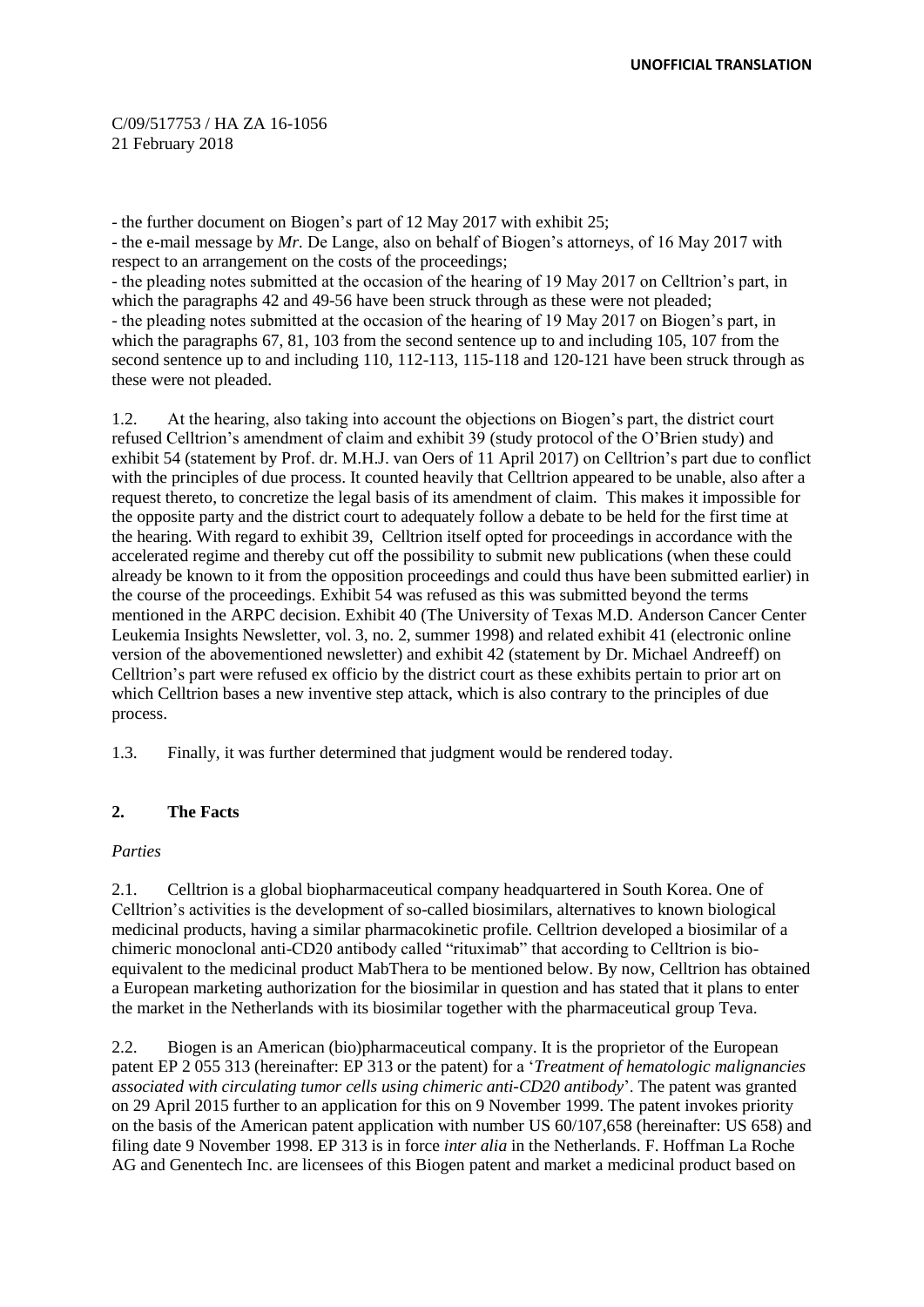this patent, under the trademarks MabThera® - the product is marketed in the Netherlands under this trademark – and Rituxan® (in the United States).

## *The Patent Family and the Grant History*

2.3. EP 313 is a divisional of the European patent with number EP 1 616 572 (hereinafter: EP 572) also in Biogen's name entitled '*Chimeric anti-CD2O antibody, rituxan, for use in the treatment of chronic lymphocytic leukemia*'. EP 572 was granted on 1 September 2010 further to an application for this on 9 November 1999. Also EP 572 invokes priority on the basis of US 658. EP 572 is in turn a divisional of the European patent application EP 1 131 093 (hereinafter: the parent application or EP 093), published on 18 May 2000 as the international application WO 00/27428, also invoking the priority of US 658. After Biogen had filed the divisional application for EP 572, it withdrew the parent application. The Opposition Division of the European Patent Office (EPO) revoked EP 572 on 24 September 2013. An appeal was lodged against this with the EPO's Technical Board of Appeal. This appeal was rejected on 20 September 2016. At the time of the hearing in this case, the written grounds of this decision were not available yet.

2.4. An opposition was filed to the grant of EP 313. On 9 March 2017, the Opposition Division of the EPO gave a provisional (non-binding) opinion implying that EP 313 is invalid because of added matter. The district court knows ex officio that the oral hearings at the Opposition Division of the EPO took place on 6 November 2017. The Opposition Division revoked the patent on that same day because of added matter.

2.5. The claims of EP 313 as granted are the following in the original English language:

- 1. Use of an anti-CD20 antibody comprising human gamma 1 constant regions in the manufacture of a medicament for treatment of chronic lymphocytic leukemia (CLL) in a human patient, wherein the medicament is for administration to the human patient at a dosage of 500 to 1500 mglm<sup>2</sup>.
- 
- 2. Use according to claim 1, wherein the medicament is for use in combination with chemotherapy.<br>
3. Use according to claim 1 or claim 2, wherein the anti-CD20 antibody is a chimeric antibody.<br>
4. Use according to claim 1 Use according to claim 1 or claim 2, wherein the anti-CD20 antibody is a chimeric antibody.
- Use according to claim 1 or claim 2, wherein the anti-CD20 antibody is a humanized antibody.
- 5. Use according to claim 1 or claim 2, wherein the anti-CD20 antibody is a human antibody.
- 6. Use according to claim 1 or claim 2, wherein the anti-CD20 antibody comprises a CD20-binding antibody fragment.
- 7. Use according to claim 3, wherein the anti-CD20 antibody is rituximab.
- 8. Use according to any one of claims 1-7, wherein the patient is refractory to a treatment previously administered for the chronic lymphocytic leukemia.
- 9. An anti-CD20 antibody comprising human gamma 1 constant regions for use in a method for treatment of chronic lymphocytic leukemia (CLL) in a human patient, the method comprising administering the antibody to the human patient at a dosage of 500 to 1500 mg/m<sup>2</sup>.
- 10. The antibody for use according to claim 9. wherein the method comprises administering the antibody in combination with chemotherapy.
- 11. The antibody for use according to claim 9 or claim 10, wherein the anti-CD20 antibody is a chimeric antibody.
- 12. The antibody for use according to claim 9 or claim 10. wherein the anti-CD20 antibody is a humanized antibody.
- 13. The antibody for use according to claim 9 or claim 10, wherein the anti-CD20 antibody is a human antibody.
- 14. The antibody for use according to claim 9 or claim 10, wherein the anti-CD2O antibody comprises a CD20 binding antibody fragment.
- 15. The antibody for use according to claim II, wherein the anti-CD2O antibody is rituximab.
- 16. The antibody for use according to any one of claims 10 to 15, wherein the patient is refractory to a treatment previously administered for the chronic lymphocytic leukemia.
- 2.6. In the undisputed Dutch translation, these claims are the following: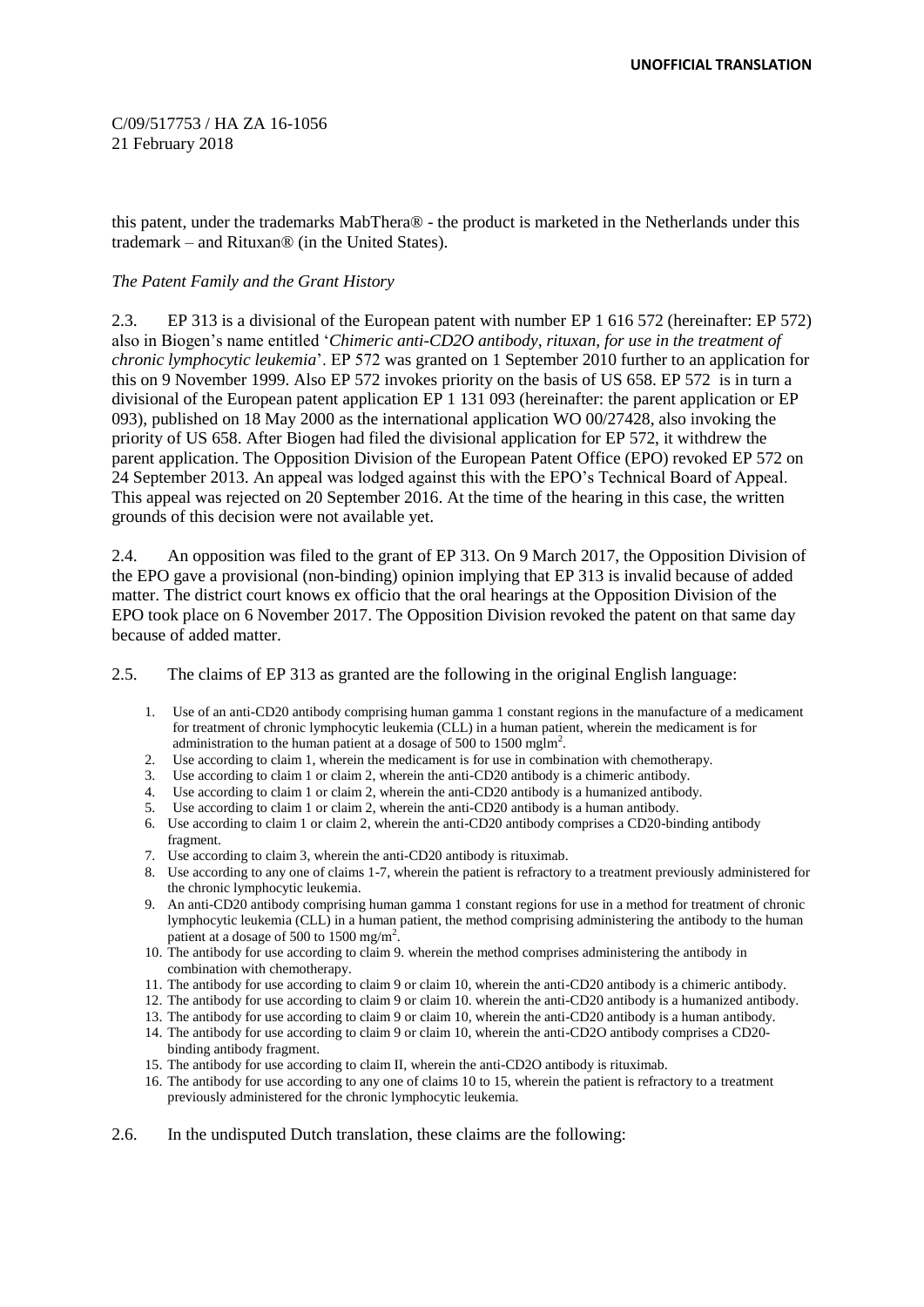- 1. Toepassing van een anti-CD20-antilichaam, omvattende menselijke gamma 1 constante regio's bij de bereiding van een geneesmiddel voor behandeling van chronische lymfocytische leukemie (CCL) bij een menselijke patiënt, waarbij het geneesmiddel dient voor toediening aan de menselijke patiënt in een dosering van 500 tot 1500  $mg/m<sup>2</sup>$ .
- 2. Toepassing volgens conclusie 1, waarbij het geneesmiddel dient voor toepassing in combinatie met chemotherapie.
- 3. Toepassing volgens conclusie 1 of 2, waarbij het anti-CD20-antilichaam een chimeer antilichaam is.
- 4. Toepassing volgens conclusie 1 of 2, waarbij het anti-CD20-antilichaam een gehumaniseerd antilichaam is.<br>5. Toepassing volgens conclusie 1 of 2, waarbij het anti-CD20-antilichaam een menselijk antilichaam is.
- 5. Toepassing volgens conclusie 1 of2, waarbij het anti-CD20-antilichaam een menselijk antilichaam is.
- 6. Toepassing volgens conclusie 1 of 2, waarbij het anti-CD20-antilichaam een CD20-bindend antilichaamfragment omvat.
- 7. Toepassing volgens conclusie 3, waarbij het anti-CD20-antilichaam rituximab is.
- 8. Toepassing volgens één van de conclusies 1-7, waarbij de patiënt ongevoelig is voor een behandeling die eerder voor de chronische lymfocytische leukemie is toegediend.
- 9. Anti-CD20-antilichaam. omvattende menselijke gamma 1 constante regio's, voor toepassing bij een werkwijze voor behandeling van chronische lymfocytische leukemie (CLL) bij een menselijke patiënt, waarbij de werkwijze toediening van het antilichaam aan de menselijke patiënt in een dosering van 500 tot 1500 mg/m<sup>2</sup> omvat.
- 10. Antilichaam voor toepassing volgens conclusie 9, waarbij de 'werkwijze toediening van het antilichaam in combinatie met chemotherapie omvat.
- 11. Antilichaam voor toepassing volgens conclusie 9 of 10, waarbij het anti-CD20-antilichaam een chimeer antilichaam is.
- 12. Antilichaam voor toepassing volgens conclusie 9 of 10, waarbij het anti-CD20-antilichaam een gehumaniseerd antilichaam is.
- 13. Antilichaam voor toepassing volgens conclusie 9 of 10, waarbij het anti-CD20-antilichaam een menselijk antilichaam is.
- 14. Antilichaam voor toepassing volgens conclusie 9 of 10, waarbij het anti-CD20-antilichaam een CD20-bindend antilichaamfragment omvat.
- 15. Antilichaam voor toepassing volgens conclusie 11, waarbij het anti-CD20-antilichaam rituximab is.
- 16. Antilichaam voor toepassing volgens één van de conclusies 10-15, waarbij de patiënt ongevoelig is voor een behandeling die eerder voor de chronische lymfocytische leukemie is toegediend.

2.7. In these proceedings, Biogen filed an auxiliary request with respect to EP 313. The claims hereof differ from the granted claims of EP 313 as it has been specified in the auxiliary request in the claims 1 and 3 that the anti-CD20 antibody pertains to rituximab, as currently included in the granted claims 7 and 15. The claims 3-8 and 11-16 of the granted claims have been deleted in the auxiliary request and all the claims have been renumbered. The claims according to the auxiliary request are as follows, in the submitted Dutch-language version:

- 1. Toepassing van een anti-CD20-antilichaam, omvattende menselijke gamma 1 constante regio's bij de bereiding van een geneesmiddel voor behandeling van chronische lymfocytische leukemie (CCL) bij een menselijke patiënt, waarbij het geneesmiddel dient voor toediening aan de menselijke patiënt in een dosering van 500 tot 1500 mg/m<sup>2</sup>, en waarbij het anti-CD20-antilichaam rituximab is.
- 2. Toepassing volgens conclusie 1, waarbij het geneesmiddel dient voor toepassing in combinatie met chemotherapie.
- 3. Anti-CD20-antilichaam, omvattende menselijke gamma 1 constante regio's, voor toepassing bij een werkwijze voor behandeling van chronische lymfocytische leukemie (CCL) bij een menselijke patiënt, waarbij de werkwijze toediening van het antilichaam aan de menselijke patiënt in een dosering van 500 tot 1500 mg/m2 omvat, en waarbij het anti-CD20-antilichaam rituximab is.
- 4. Antilichaam voor toepassing volgens conclusie 3, waarbij de werkwijze toediening van het antilichaam in combinatie met chemotherapie omvat.
- 2.8. The description of EP 313 *inter alia* comprises the following example<sup>1</sup>:

## **EXAMPLE 3**

<sup>&</sup>lt;sup>1</sup> Writing errors have not been corrected in this quotation.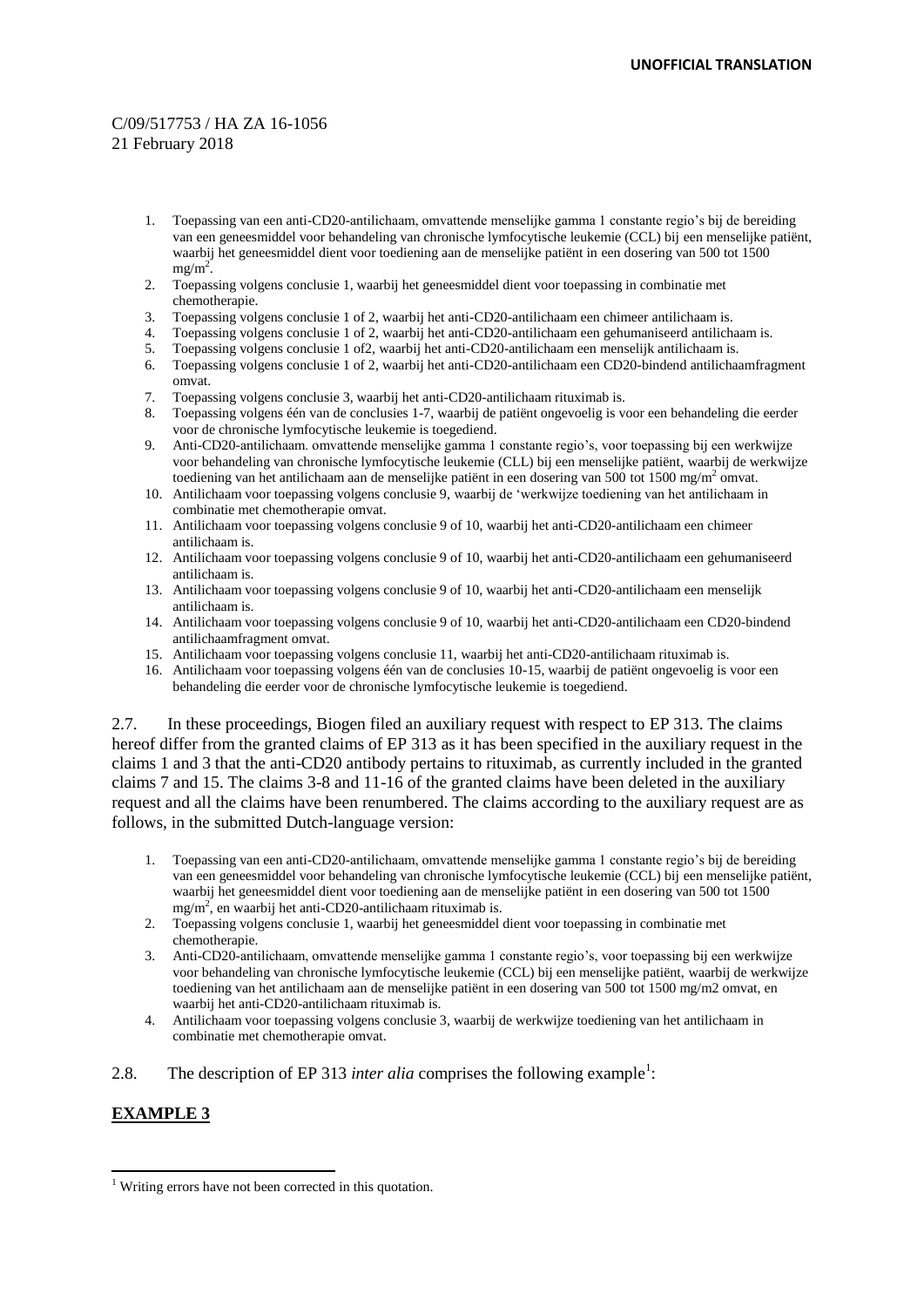## Phase I/II Study of RITUXAN® in CLL

**[0033]** RITUXAN® is a monoclonal antibody targeting CD20 that has significant activity in the treatment of low-grade lymphoma (LGL). When given at a dosage of  $375 \text{ mg/m}^2$  weekly/four response rate in relapsed patients (PIS) was  $43\%$ (McClaughlin et al, KOO, Vol. 14, 1998). Patients with small lymphocytic lymphoma had lower response rates (13%) than patients with other subtypes of LGL and lower serum levels of RITUXAN®. Reduced response seen in SLL could be related to lower density of CD20 antigen and/or higher circulating B-cell counts. Both factors would be expected to impact (negatively) on response seen in CLL. In an attempt to maximize activities in CLL we are conducting a Phase 1/11 study. All patients receive a first dose of 375 mg/m<sup>2</sup> to m<sup>2</sup> minimize infusion-relapsed side effects. **[0034]** Subsequent weekly dosages (3) remain the same but are given at an increased dose level. Sixteen patients have been treated at dosages of 500-1500 mg/m<sup>2</sup>. Medium age was 66 years (range, 25-78). Eighty-one percent had end-stage III-IV disease. Medium white blood cell count was  $40 \times 10^9$ L (range, 4-200), Hgb 11.6 g/dl (range, 7.7-14.7), platelets 75 x 10<sup>9</sup>/l(range, 16-160), median β<sub>2</sub> immunoglobulin was 4.5 mg/L (range, 3.1-9.2). Median numbers of prior therapies was 2.5 (range 1-9). Sixty percent of patients were refractory to treatment. Two patients developed severe hypertension with the first dose (375 mgm2); another one received further therapy. Toxicity at subsequent escalated dosages has been mild although no patient at the 1500 mg/m<sup>3</sup> [it is meant to state: 1500 mg/m<sup>2</sup> skin surface, district court] dose level has been fully evaluated. Eight patients have completed therapy (4 at 500 mg/m<sup>2</sup>, 3 at 650 mg/m<sup>2</sup>, 1 at 825 mg/m<sup>2</sup>). One patient treated at 560 mg/m<sup>2</sup> achieved full remission. One patient has progressive lymphocytosis on treatment and all other patients had reduction in peripheral blood lymphocytosis but less effect on lymph nodes. Dose escalation studies are ongoing.

*The Prior Art<sup>2</sup>*

## 2.9. In 1992, the article *Relationship between Chronic Lymphocytic Leukemia and Small Lymphocytic Lymphoma* by A. Batata and B. Shen was published in the journal *Cancer*. <sup>3</sup> The summary at the beginning of this article *inter alia* comprises the following passages:

*Background*. Chronic lymphocytic leukemia (CLL) and small lymphocytic lymphoma (SLL) are considered different tissue expressions of the same disease process, although they are clinically separable nosologic entities. A systematic comparison of the membrane phenotypes in the two entities needs to be investigated. (...)

*Methods*. Cell suspensions from peripheral blood of 184 patients with CLL. bone marrow from 23 patients with CLL. and lymph nodes from 86 patients with SLL were analyzed to compare the membrane phenotypes.

*Results*. There were no significant differences between the three groups in the mean percentages of cells expressing surface immunoglobulin  $(SI<sub>g</sub>)$ . CD5, CDI9. CD20, CD2 or in the frequency of cases with weak  $SI<sub>g</sub>$ .

(...)

*Conclusions*. The similarity of membrane phenotypes between CLL and SLL provided evidence that the two are different tissue expressions of the same disease.

2.10. In 1993, the article *Malignant Disorders of Small Lymphocytes — Small Lymphocytic Lymphoma, Lymphoplasmacytic Lymphoma, and Chronic Lymphocytic Leukemia: Their Clinical and Laboratory Relationship*, by G.A. Pangalis et al. was published in the *American Journal of Clinical Pathology*. <sup>4</sup> This article *inter alia* comprises the following passages:

## **IMMUNOLOGCC FINDINGS**

 $\left( \ldots \right)$ Chronic Lymphocytic Leukemia

Chronic lymphocytic leukemia appears to be the leukemic equivalent of SLL because the immunophenotype of the two is similar. (...)

(...)

-

<sup>3</sup> Cancer, (1 August) 1993, vol. 70, no. 3: pp. 625-632

 $2$  In the passages quoted below, internal footnotes will be omitted, unless otherwise stated. Literature cited will always be indicated in the continuation of this judgment with exclusively the last name of the first author.

<sup>4</sup> American Journal of Clinical Pathology, Volume 99, Issue 4, 1 April 1993, pp. 402—408

<sup>(</sup>submitted by Biogen as exhibit 21, annex A)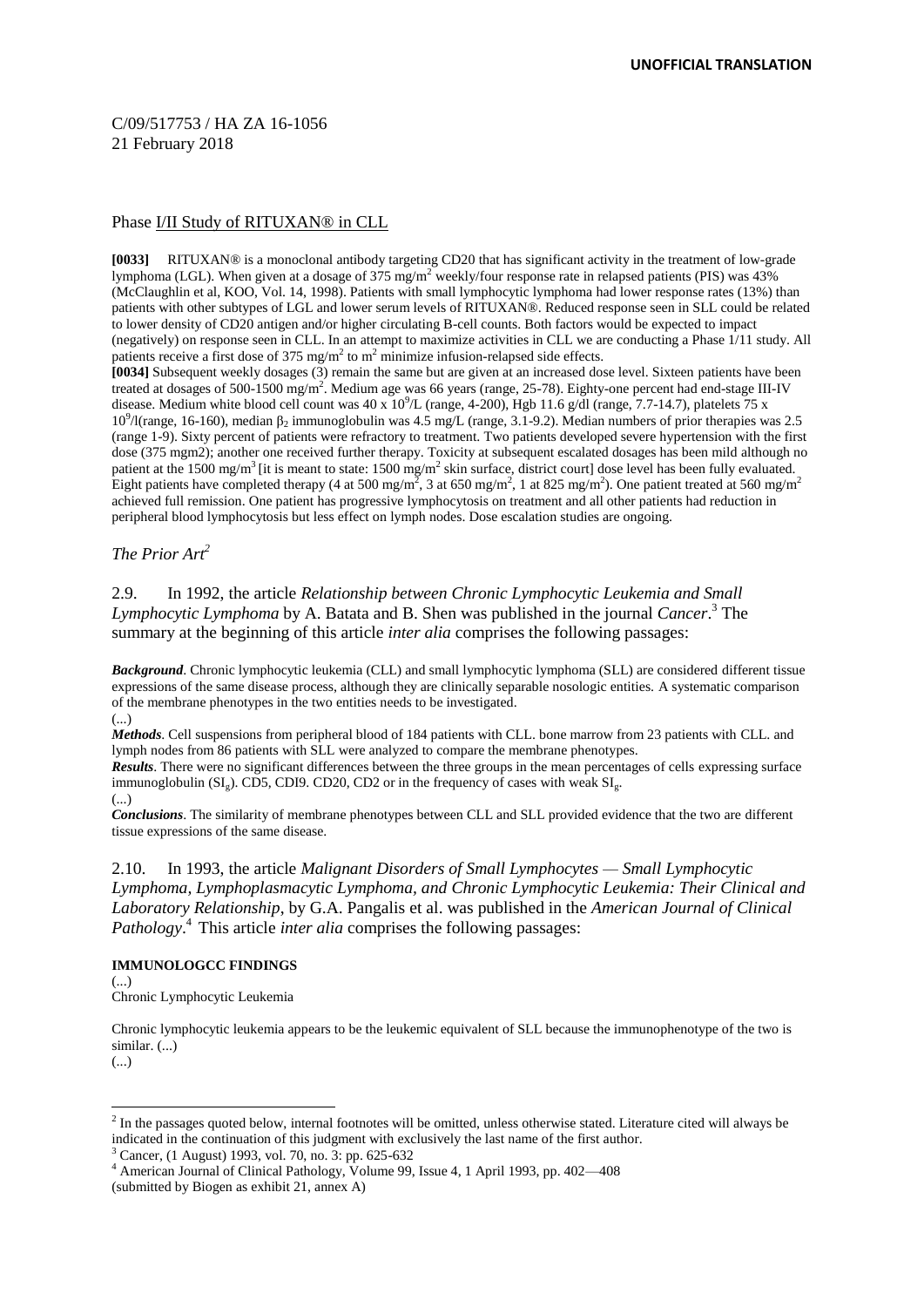#### **COMMENTARY**

Malignant disorders of small lymphocytes, despite their morphologic and immunologic similarity, differ clinically and hematologically; therefore they require separate classification and clinical consideration. This is particularly significant because some of the modem lymphoma classifications fail to recognize them as separate entities (particularly the category of SLL). The simple fact, for example, that a patient with the lymph node histology of SLL and blood lymphocytosis has CLL and not SLL is overlooked. As a result of this approach, in a recent report of 268 cases of SLL, more than 30% of the patients had absolute blood lymphocytosis (the higher number of white blood cells in this report was  $232.7 \times 10^9$ /l), and therefore they were cases of CLL. Another significant implication of making no distinction between SLL and CLL is the fact that, if CLL cases are classified as SLL on the basis of lymph node histology alone, automatically all are going to be considered as stage IV according to the Ann Arbor staging system, because in CLL the bone marrow is always involved. Small lymphocytic lymphoma and CLL, however, have other significant differences that make their distinction necessary. SLL involves the bone marrow occasionally, and its pattern of positivity is nodular, whereas in CLL the bone marrow is always involved and four patterns have been demonstrated; SLL is rarely complicated by bone marrow failure or autoimmune cytopenias and hypogammaglobulinemia, findings that are frequent in CLL. Furthermore SLL, lymph node lymphocytes express the adhesion molecule LFA-1 (CDI11a/CD 18), which is absent from the lymph nodes or blood lymphocytes of CLL, although both SLL and CLI share a large number of common antigens. including CD5. These observations support the notion that CLL is primarily a disease of the bone marrow and SLL a disease of the lymph nodes.

2.11. In October 1994, the article *Phase 1 Clinical Trial Using Escalating Single-Dose Infusion of Chimeric Anti-CD20 Monoclonal Antibody (IDEC-C2B8,) in Patients With Recurrent B-cell Lymphoma*, by D.G. Maloney et al. was published in the journal *Blood*. <sup>5</sup> This article *inter alia*  comprises the following passages:

The B-cell antigen CD20 is expressed on normal 3 cells and by nearly all 8-celi lymphomas. This nonmodulating antigen provides an excellent target for antibody-directed therapies. A chimeric anti-CD20 antibody (IDEC-C2B8), consisting of human IgGI-k constant regions and variable regions from the murine monoclonal anti-CD20 antibody IDEC-2B8. has been produced for clinical trials. It lyses CD20<sup>+</sup> cells in vitro via complement and antibody-dependent cell-mediated lysis. Preclinical studies have shown that the chimeric antibody selectively depletes 3 cells in blood and lymph nodes in macaque monkeys. In this phase 1 clinical trial, 15 patients (3 per dose level) with relapsed low-grade B-cell lymphoma were treated with a single dose (10, 50, 100, 250, or 500 mg/m<sup>2</sup>) of antibody administered intravenously. Treatment-related symptoms correlated with the number of circulating CD20 cells and grade II events consisted of fever (5 patients). nausea (2), rigor (2), orthostatic hypotension (2), bronchospasm (1), and thrombocytopenia(1). No significant toxicities were observed during the 3 months of follow-up. Serum C3, IgG, and IgM levels, neutrophils, and T cells were largely unchanged. At the three higher dose levels. pharmacokinetics of the free antibody showed a serum half-life of 4.4 days (range, 1.6 to 10.5). Levels greater than 10 µg/mL persisted in 6 of 9 patients for more than 14 days. No quantifiable immune responses to the infused antibody have been detected. CD20<sup>+</sup> B cells were rapidly and specifically depleted in the peripheral blood at 24 to 72 hours and remained depleted for at least 2 to 3 months in most patients. Two-week postinfusion tumor biopsies showed the chimeric antibody bound to tumor cells and a decrease in the percentage of 3 cells. Tumor regressions occurred in 6 of 15 patients (2 partial and 4 minor responses). The results of this single-dose trial have been used to design a multiple-dose phase 1/11 study.

#### (...)

In contrast, the antigen CD20, a 32-kD nonglycosylated phosphoprotein present on the surface of nearly all 3 ceils provides a more universal target for immunotherapy. CD20 is expressed on the surface of normal 3 cells from the time of cytoplasmic µH chain expression throughout differentiation until the antibody-secreting plasma cell stage. Importantly, it is not expressed on early pre-B cells, stem cells, or antigen-presenting dendritic reticulum cells. More than 90% of B-cell NHLs express this surface protein. It is also expressed at a lower density on B-cell chronic lymphocytic leukemia. Although the function of this molecule is not completely defined, it may aggregate and function as a calcium channel. Antibodies binding to surface CD20 can induce a transmembrane signal that can cause a variety of effects from cell activation to blocking cell cycle progression and differentiation.

The CD2O protein has multiple *trans*-membrane domains and does not modulate from the cell surface in response to antibody binding and thus provides an ideal target for immunotherapeutic strategies not depending on internalization for their antitumor effect.

<sup>(...)</sup>

<sup>5</sup> Blood, vol. 84, no. 8 (15 October) 1994: pp. 2457-2466; hereinafter: Maloney 1994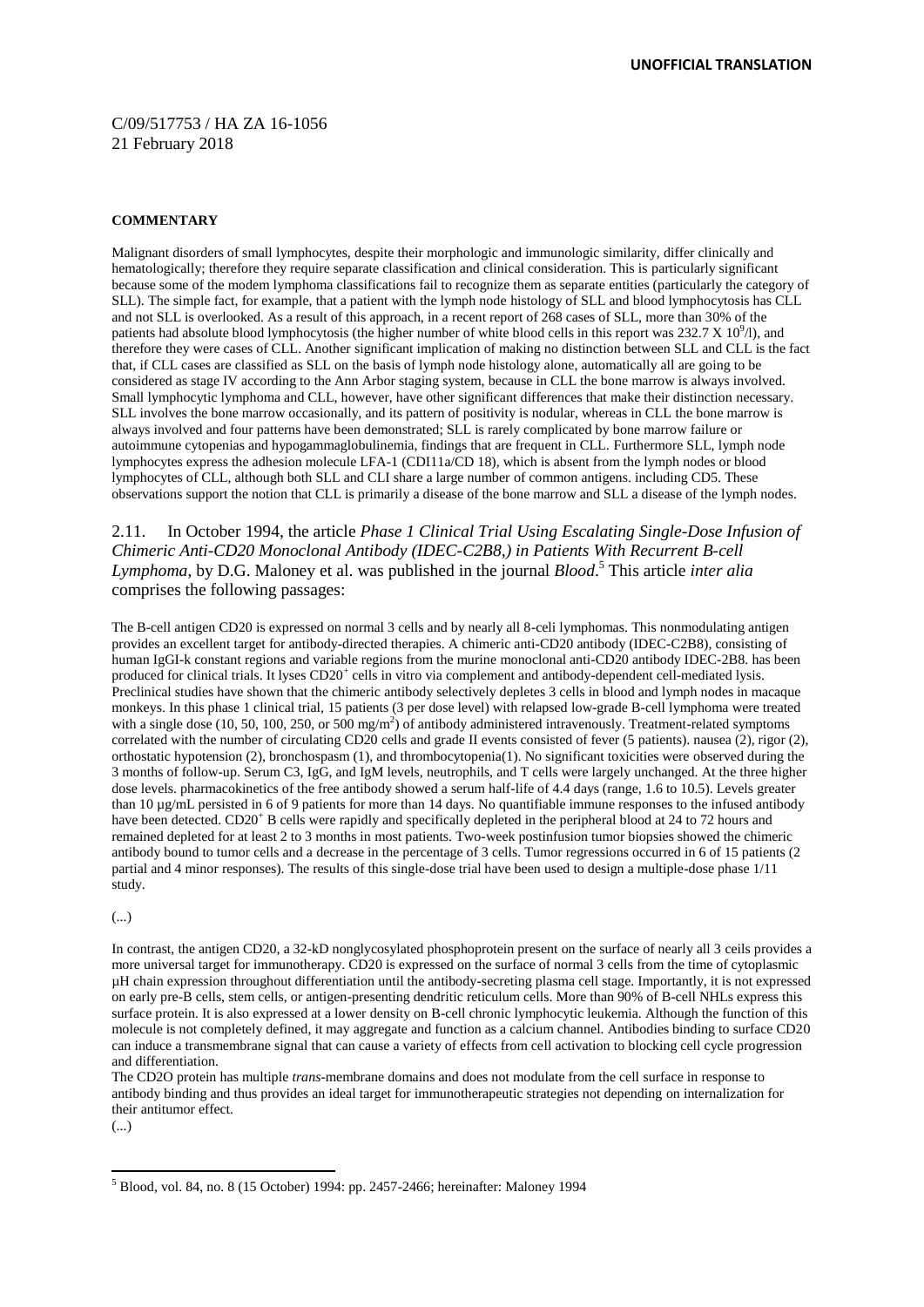#### **DISCUSSION**

In this phase 1 clinical trial, patients with relapsed NHL received a single infusion of chimeric anti-CD2O MoAb IDEC-C2B8 in doses ranging from 10 to 500 mg!m2. All patients received the planned dose and no dose-limiting toxicities were identified. Symptoms were mild to moderate and easy manageable and more commonly observed in the three patients with high numbers of CD20 antigen-bearing B cells (normal or malignant) present in the peripheral blood, suggesting that the destruction or removal of these cells during the early portions of the antibody infusion may contribute to the adverse events observed.

(...)

Treatment caused a selective elimination of the peripheral CD20-expressing B cells in all but 1 patient receiving doses of 100 mg/m<sup>2</sup> or greater.  $(...)$ 

(...)

The mechanism of the antibody-induced antitumor effect is not dear. Serum complement levels (C3) were slightly changed in only 2 patients during therapy. The chimeric antibody is capable of lysing target tumor cell lines in vitro by complement and antibody-dependent cell-mediated lysis. (...)

(...)

Based on these observations of safety and tumor responses to a single infusion of this chimeric anti-CD20 MoAb, a phase I/II trial using four weekly doses of antibody in patients with relapsed B-cell NHL has been initiated.

2.12. In September 1997, the article *IDEC-C2B8 (Rituximab) Anti-CD2O Monoclonal Antibody Therapy in Patients With Relapsed Low-Grade Non-Hodgkin's Lymphoma*, by D.G. Maloney et al. was published in the journal *Blood* in the form of a "rapid communication". <sup>6</sup> This article *inter alia*  comprises the following passages:

IDEC-C2B8 is a chimeric monoclonal antibody (MoAb) directed against the B-cell-specific antigen CD20 expressed on non-Hodgkin's lymphomas (NHL). The MoAb mediates complement and antibody-dependent cell mediated cytotoxicity and has direct antiproliferative effects against malignant B-cell lines in vitro. Phase I trials of single doses up to 500 mg/m<sup>2</sup> and 4 weakly doses of 375 mg/m<sup>2</sup> showed clinical responses with no dose-limiting toxicity. We conducted a phase II, multicenter study evaluating four weekly infusions of 375 mg/m<sup>2</sup> IDEC-C2B8 in patients with relapsed low grade or follicular NHL (Working Formulation groups A-D). Patients were monitored for adverse events, antibody pharmacokinetics, and clinical response. Thirty-seven patients with a median age of 58 years (range, 29 to 81 years) were treated. All patients had relapsed after chemotherapy (median of 2 prior regimens) and 54% had failed aggressive chemotherapy. Infusional side effects (grade 1-2) consisting of mild fever, chills. respiratory symptoms. and occasionally hypotension were observed mostly with the initial antibody infusion and were rare with subsequent doses. Peripheral blood B-cell depletion occurred rapidly, with recovery beginning 6 months posttreatment. There were no significant changes in mean lgG levels and infections were not increased over what would be expected in this population. Clinical remissions were observed in 17 patients (3 complete remissions and 14 partial remissions). yielding an intent to treat response rate of 46%. The onset of these tumor responses was as soon as 1 month posttreatment and reached a maximum by 4 months posttreatment. In the 17 responders, the median time to progression was 10.2 months (5 patients exceeding 20 months). Likelihood of tumor response was associated with a follicular histology, with the ability to sustain a high serum level of antibody after the first infusion, and with a longer duration of remission to prior chemotherapy. One patient developed a detectable but not quantifiable immune response to the antibody that had no clinical significance. IDEC-C2B8 in a dose of 375 mg/m<sup>2</sup> weekly for 4 weeks has antitumor activity in patients with relapsed low-grade or follicular NHL. Results with this brief, outpatient treatment compare favorably with results with standard chemotherapy, and IDEC-C2B8 has a better safety profile. Further studies evaluating IDEC-C2B8 in other types of lymphoma either alone or combined with chemotherapy' are warranted. (...)

IDEC-C238 is a chimeric anti-CD2O MoAb containing human IgGl and k constant regions with murine variable regions. It binds the CD20 antigen with high affinity ( $5x10^{-9}$  mol/L). Because of the human constant Ig regions, the chimeric antibody efficiently kills CD20 cells in virtro by augmented complement-mediated lysis and participates in antibody-dependent cellmediated cytotoxicity (ADCC) using human complement and immune effector cells. In some NHL cell lines, the binding of the antibody inhibits proliferation and directly induces apoptosis. In patients with lymphoma, the administration of single doses up to 500 mg/m<sup>2</sup> was not associated with any dose limiting toxicity. Rapid binding to and depletion of CD20<sup>+</sup> normal B cells and tumor cells in the peripheral blood and bone marrow was observed, and tumor cells in lymph node biopsies obtained 2 weeks after antibody therapy showed that the chimeric MoAb bound to CD20 antigen sites. The treatment was well tolerated, causing only minimal infusion-related symptoms. (...)

<sup>-</sup><sup>6</sup> Blood. vol. 90. no. 6 (15 September) 1997: pp. 2188-2195; hereinafter: Maloney 1997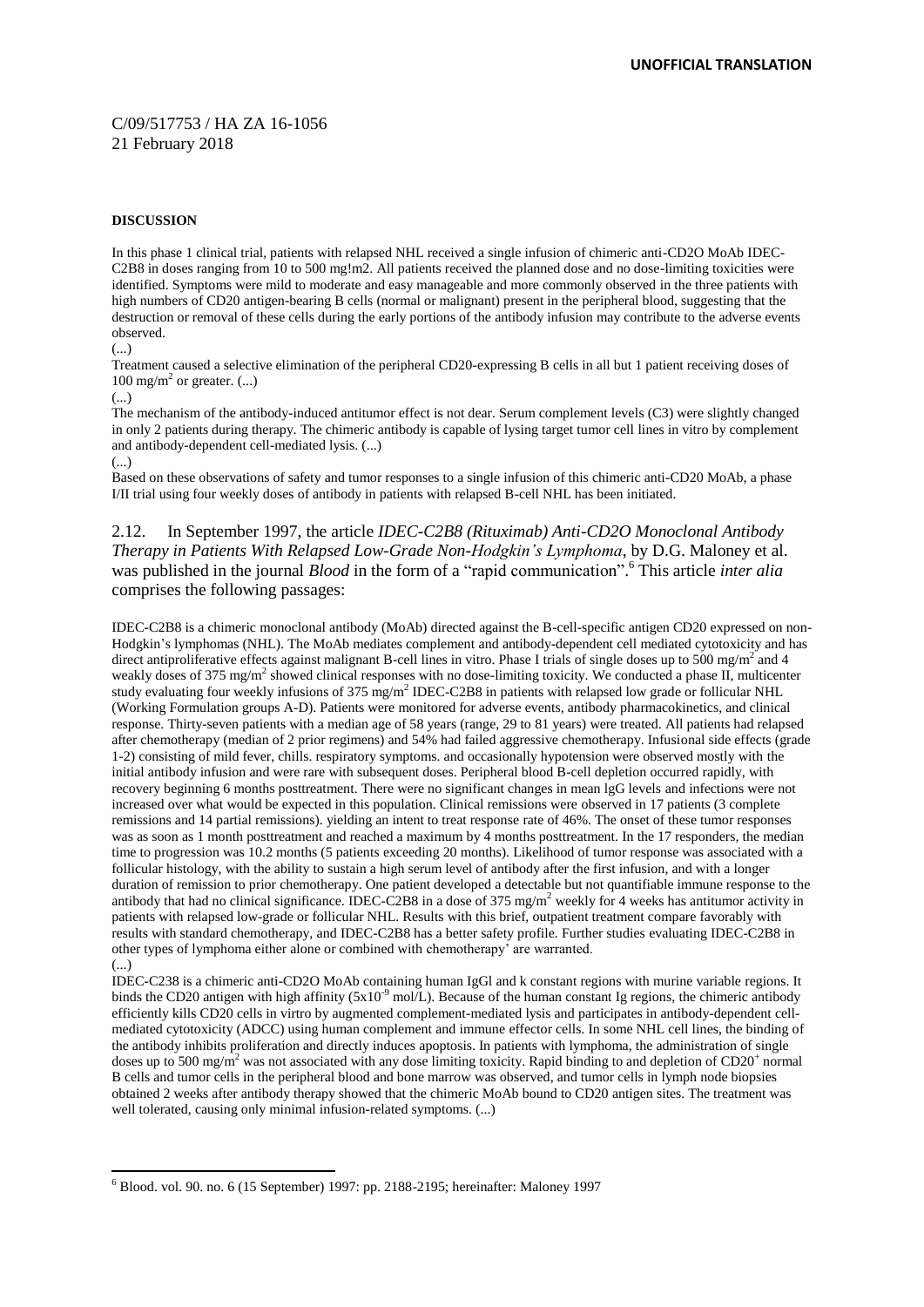2.13. In July/August 1998, the article *Rapid tumor lysis in a patient with B-cell chronic lymphocytic leukemia and lymphocytosis treated with an anti-CD2O monoclonal antibody (IDEC-C2B8, rituximab)*, by M. Jensen et a;. was published in the journal *Annals of Hematology* in the form of a "rapid communication". <sup>7</sup> The article is the following:

**Summary** In this report we present a patient with B-cell chronic lymphocytic leukemia who developed an acute tumor lysis syndrome after administration of the human anti-CD20 antibody IDEC-C2B8 (RITUXIMAB) in standard dose of 375 mg/m<sup>2</sup>. IDEC-C2B8 has been demonstrated to have only mild and tolerable side effects in patients with follicular lymphoma. In these trials patients with lymphocytosis  $>5000/\mu$ l were excluded.

Physicians must be aware of this hitherto unreported phenomenon in patients with high CD20-positive blood counts.

(…)

#### **Introduction**

Clinical trials with the chimeric human monoclonal anti-CD20 antibody IDEC-C2B8 (rituximab) demonstrated remission rates up to 50% in relapsed low-grade follicular non-Hodgkin's lymphoma. Efficacy and safety in the treatment of chronic lymphocytic leukemia (CLL) and other blood-born tumors has not been investigated yet.

Here we report on a 26-year-old woman with B-CLL who experienced a rapid reduction of circulating malignant cells accompanied by severe side effects after her first rituximab infusion.

#### **Case report**

In October 1997, a 26-year-old female patient with progressive low-grade B-cell lymphoma was admitted to our hospital. She had been heavily pretreated including 12 cycles of intensive chemotherapy and high dose chemotherapy with peripheral stem cell support. She had enlarged cervical and abdominal lymph nodes, hepatosplenomegaly and bone marrow infiltration. A leukocytosis of 111.9 x 10<sup>9</sup>/L with 97% small malignant lymphocytes was noticeable, phenotypically resembling B-cell chronic lymphocytic leukemia (CD5+, CDI0+-, CD 19+, CD23+. CD25+). The CD20 surface marker was expressed on 100% of these cells. As a result of clinical reevaluation, a treatment with the anti-CD2O antibody rituximab was initiated. After prophylactic hydration. as well as administration of 1000 mg acetaminophen and 300 mg allopurinol, treatment was begun with a predose of 50 mg antibody. The patient complained about moderate scratching sensations in her throat, chills, and a moderate rise in body temperature 90 min after this test infusion. Following pethidine, she recovered quickly, and the remaining 550 mg of the planned dose  $(375 \text{ mg/m}^2)$  was given over four and one-half hours. Shortly after the infusion was completed, chills occurred again and fever up to 39.7°C developed. The pulse increased to 124/min. The patient complained about nausea and vomiting. A blood count revealed a sharp decline in leukocytes from 111.9 x  $10^9/\text{L}$  to 24.0 x  $10^9/\text{L}$  and a drop in platelets from 137.0 x 10<sup>9</sup>/L to 35.0 x 10<sup>9</sup><sup>/</sup>L. The plasma prothrombin time fell from 92% to 65%, and serum LDH activity rose from 464 U/L to 793 U/L.

During the following 24 hours, the clinical condition and laboratory parameters of the patient further deteriorated (see Figure), resembling an acute tumor lysis syndrome with disseminated intravascular coagulation. Serum LDH rose to >2000 U/L: plasma prothrombin time and platelets continued to drop to 47% and 23 x  $10<sup>9</sup>/L$ , respectively. The plasma D-dimers rose from 4.8 mg/L to 42.2 mg/L; serum transaminase activities were moderately increased (Figure). Importantly, complement factors were undetectable 7 hours after the beginning of the infusion. The patient was intensively treated with forced diuresis including furosemide, bicarbonate, calcium, potassium, platelet transfusion as well as ondansetron. As a result, the clinical performance status gradually improved from day two onwards. and laboratory parameters began to normalize. Three further infusions of rituximab were administered in full dose on days 8, 15, and 22 without clinical problems. The patient's leukocyte count subsequently normalized  $(8.8 \times 10^9 L)$  for 3 weeks whereafter she showed signs of progressive disease, requiring salvage chemotherapy.

#### **Discussion**

Fast but transient clearance of circulating lymphoma cells without major side effects using a monoclonal antibody was reported by Nadler et al. in a patient with diffuse, poorly differentiated lymphocytic lymphoma (DPDL) and a WBC of  $110.000 \times 10^9$ /L. In patients with chronic lymphocytic leukemia elimination of malignant cells from the blood stream has been observed using another human monoclonal antibody, Campath-1H (anti-CD52). The effector mechanisms of Campath-1H include complement-mediated lysis and cellular cytotoxicity and are very similar to those employed by rituximab. Since complement factors dropped to undetectable levels in our patient within seven hours, it might be speculated that the complement-mediated cell lysis played a decisive role in triggering the acute tumor lysis observed.

<sup>-</sup><sup>7</sup> Ann Hematol 1998, 77: pp. 89-91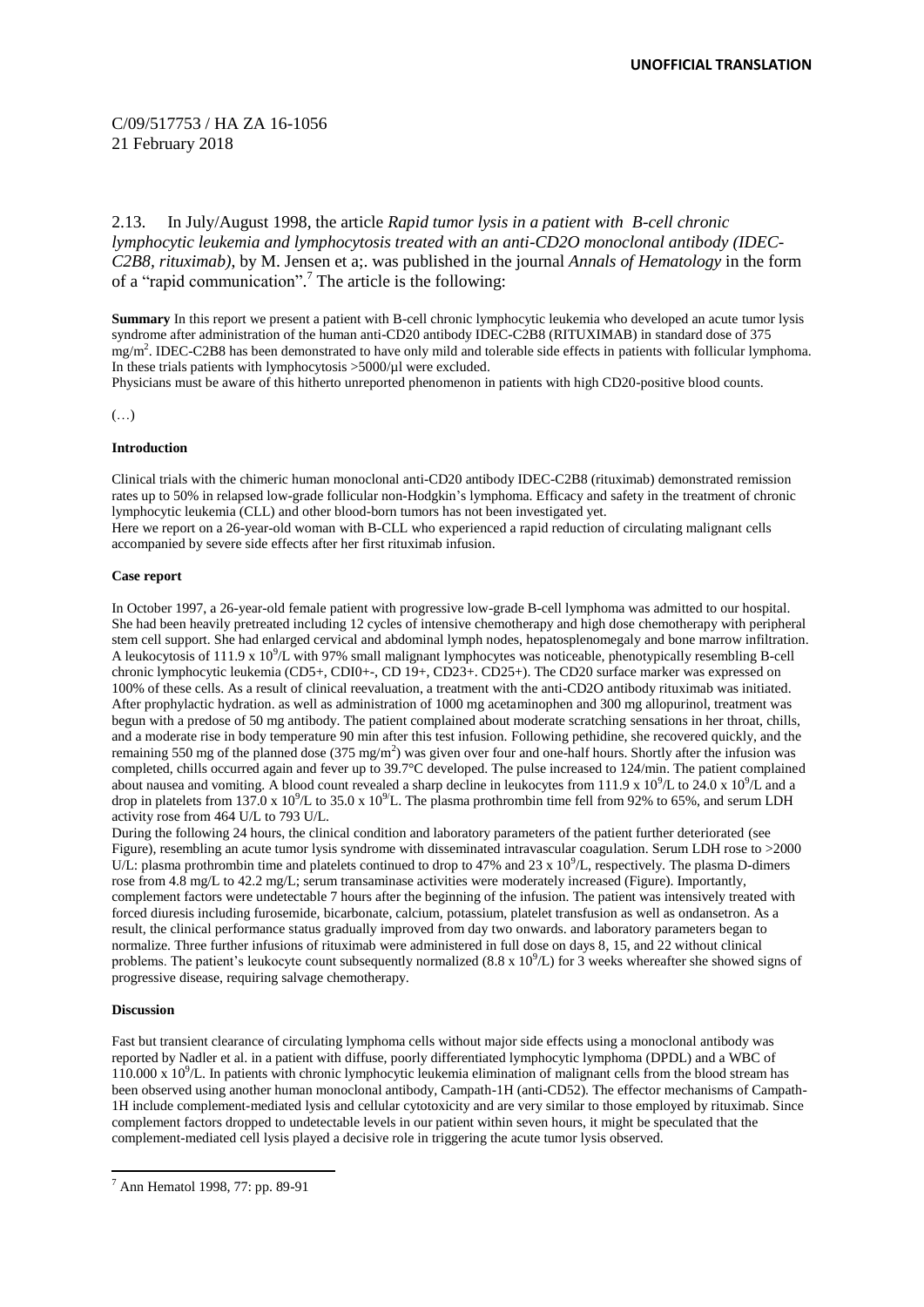Although the major non-hematological side effects such as nausea, fever, rigor or hypotension are similar for rituximab and Campath-1H, none of 29 CLL patients treated with Campath-1H showed signs of rapid tumor lysis. One possible explanation is the different schedule used: Campath-1H was administered three times weekly at initial doses of 3 or 10 mg which were escalated to 30 mg. The recommended standard dose of 375 mg/m<sup>2</sup> for rituximab was established in patients with follicular lymphoma and lymphocyte counts of less than  $5.0 \times 10^9$ /L. Thus, this dose might be too high for the treatment of patients with substantial peripheral tumor bad.

Alternatively, high peripheral tumor cell counts must be reduced using cytostatic drugs prior to administration of rituximab. Recently. we have treated six additional B-CLL patients and one patient with a leukemic mantle cell lymphoma with rituximab. The clinical side effects were minor in three patients with lymphocyte counts of 0.2 x  $10^9/L$ , 6.6 x  $10^9/L$ . and 9.4  $x$  10 $^9$ /L, respectively. Signs of acute tumor lysis and NCI grade III and IV toxicities occurred in patients with marked lymphocytosis who had  $30.7 \times 10^9$ /L,  $60.8 \times 10^9$ /L,  $69.8 \times 10^9$ /L,  $108.5 \times 10^9$ /L, and  $294.3 \times 10^9$ /L lymphocytes, respectively.

When treating patients with CLL and marked lymphocytosis with the monoclonal antibody rituximab, physicians need to be aware of the risk of hitherto unreported acute tumor lysis and intravascular coagulation.

## 2.14. In August 1998, the article *Rituximab Chimeric Anti-CD20 Monoclonal Antibody Therapy for Relapsed Indolent Lymphoma: Half of Patients Respond to a Four-Dose treatment program*, by P. McLaughlin et al. was published in the *Journal of Clinical Oncology.* 8

*Purpose*: The CD20 antigen is expressed on more than 90% of B-cell lymphomas. It is appealing for targeted therapy, because it does not shed or modulate. A chimeric monoclonal antibody more effectively mediates host effector functions and is itself less immunogenic than are murine antibodies.

*Patients and Methods*: This was a multiinstitutional trial of the chimeric anti-CD20 antibody, IDEC-C2B8. Patients with relapsed low grade or follicular lymphoma received an outpatient treatment course of IDEC-C2B8 375 mg/m<sup>2</sup> intravenously weekly for four doses.

*Results*: From 31 centers, 166 patients were entered. Of this intent-to-treat group, 48% responded. With a median follow-up duration of 11.8 months, the projected median time to progression for responders is 13.0 months. Serum antibody levels were sustained longer after the fourth infusion than after the first, and were higher in responders and in patients with lower tumor burden. The majority of adverse events occurred during the first infusion and were grade 1 or 2; fever and chills were the most common events. Only 12% of patients had grade 3 and 3% grade 4 toxicities. A human antichimeric antibody was detected in only one patient.

*Conclusion*: The response rate of 48% with IDEC-C2B8 is comparable to results with single-agent cytotoxic chemotherapy. Toxicity was mild. Attention needs to be paid to the rate of antibody infusion, with titration according to toxicity. Further investigation of this agent is warranted, including its use in conjunction with standard chemotherapy.

Approximately 80% of malignant lymphomas are of B-cell origin. Virtually all patients with low grade or follicular histology will eventually relapse after treatment with currently available standard therapies, as will many with more aggressive histologic categories. Those who relapse need alternative therapeutic approaches. The cell-surface antigen CD20 is expressed on more than 90% of B-cell lymphomas and chronic lymphocytic leukemias. and on 50% of pre-B-cell acute lymphoblastic leukemia. It is expressed on normal B cells from the pre-B-cell stage to the activated B-cell stage, but is not expressed on stem cells, plasma cells, or cells of other lineages. It is a transmembrane protein that appears to act as a calcium channel and to play an important role in cell-cycle progression and differentiation. Monoclonal antibodies that target the CD20 antigen have been developed, both for diagnostic and therapeutic purposes. The CD20 antigen is appealing for targeted therapy, because it does not shed, modulate, or internalize.

(...)

-

The chimeric human-mouse anti-CD20 monoclonal antibody, Rituximab (IDEC-C2B8; IDEC Pharmaceuticals Corp, San Diego, CA), is a human immunoglobulin (Ig) Gl kappa antibody, with mouse variable regions isolated from a murine anti-CD20 monoclonal antibody, IDEC-2B8. A single-dose phase I trial demonstrated both biologic efficacy in terms of transient 3-cell depletion and a good safety profile. [*footnote 18: Maloney DG, Liles TM, Czerwinski DK et al; Phase I clinical trial using escalating single-dose infusion of chimeric anti-CD20 monoclonal antibody (IDEC-C2B8) in patients with recurrent B-cell lymphoma, Blood 84:2457-2466, 1994*] Subsequently. a multiple-dose schedule was shown to be feasible and to achieve a 50% response rate in a cohort of 34 patients with relapsed low grade lymphoma. [*footnote 19: Maloney DG, Grillo-Lopez AJ, White CA, et al: IDEC-C2B8 (Rituximab) anti-CD20 antibody therapy in patients with relapsed low-grade non-Hodgkin's lymphoma, Blood 90:2188-2195, 1997*]

The current report summarizes results of a multiinstitutional trial of a four-dose course of therapy with this chimeric anti-CD20 monoclonal antibody.

<sup>8</sup> Journal of Clinical Oncology, vol. 16, no. 8 (August) 1998: pp. 2825-2833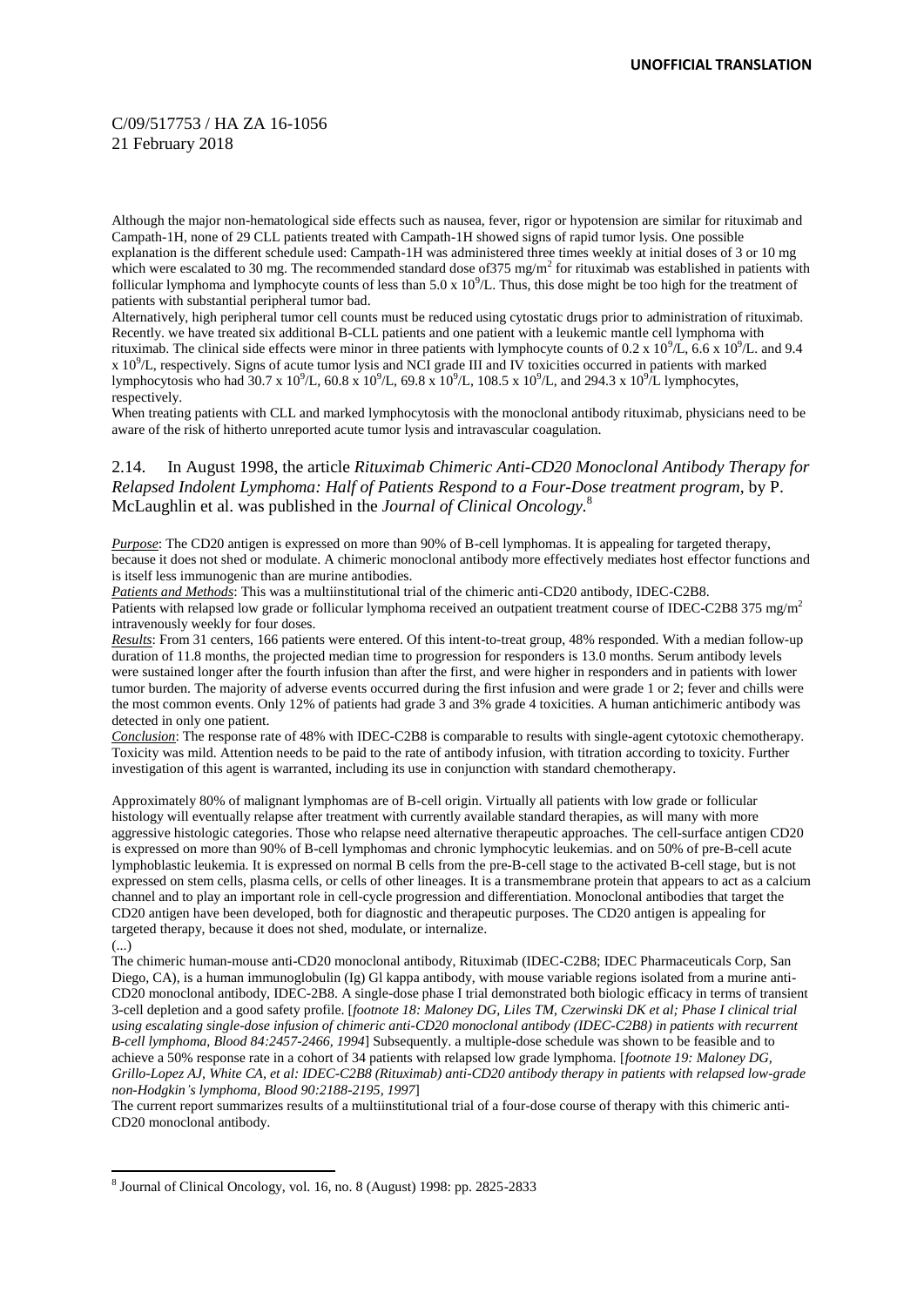#### PATIENTS AND METHODS

#### *Eligibility*

Adult patients with relapsed low grade or follicular B-cell lymphoma, histologically confirmed and positive for CD20, were eligible. Patients with chronic lymphocytic leukemia (lymphocytes  $>5x10^9$ /L) were excluded. Patients had to have either not responded to primary therapy or relapsed (...). have progressive measurable disease, and sign an institutional review board-approved informed consent. (...)

#### *Therapy*

The antibody dose was 375 mg/m<sup>2</sup>, administered intravenously once weekly for a total of four infusions (days 1, 8, 15, and 22) on an outpatient basis. (...)

(...)

#### RESULTS

#### *Patient Features*

The 166 patients were enrolled at 31 centers in the United States and Canada between April 1995 and March 1996. The median age was 58 years (range. 22 to 79). There were 105 men and 61 women. There were 33 with small lymphocytic lymphoma (SL), 67 with follicular small cleaved, 53 with follicular mixed, three with other low grade lymphoma variants, and 10 with follicular large cdl. The median time since diagnosis was 4.1 years (range, 0.5 to 25).

(...)

*Response*

The overall response rate for the intent-to-treat group of all 166 patients was 48%, of which 6% were CRs and the remainder PRs.

 $(\ldots)$ 

#### DISCUSSION

The response rate was 50% with this outpatient four-dose course of therapy with IDEC-C2B8 for patients with relapsed low grade or follicular lymphoma. Most of the responses were partial (6% complete), which is typical of single-agent therapy in the setting of relapsed lymphoma. These results are comparable to some of the most encouraging recent chemotherapy results for relapsed indolent lymphoma. such as with fludarabine or 2-chlorodeoxyadenosine.

(...)

The toxicity of the current program was notably mild, particularly with respect to myelosuppressive toxicities that are typical of standard chemotherapy or RIT. Adverse events occurred mainly with the first infusion, in a constellation that typically included modest (grade 1 or 2) and brief (minutes to hours) fever, chills, and aches.

By the second and subsequent infusions. the majority of patients experienced no further infusion-related toxicities. (...) (…)

The high response rate with this antibody was encouraging. including its efficacy in patients with adverse prognostic features (...) and in patients who often tolerate standard therapies poorly (...). Observations in patient subsets with low response rates were also informative. A rapid clearance of the antibody, which may be related, in part, to high tumor burden ("antigen sink"), correlated with a lower response rate. Conceivably, higher doses or more protracted dosing schedules might overcome this problem. The lower response rate with SL lymphoma, compared with follicular lymphoma, may relate to the lower density of CD20 antigen expression on SL cells.

However, patients with SL in this trial also typically had higher circulating B-cell counts and consequently a more rapid clearance of the agent than other patients. so the lower response rate in SL lymphoma may also be related to their lower measurable antibody levels.

(...)

Many additional issues about this agent remain to be explored. (...) On the basis of the 50% response rate in this trial, using this well-tolerated, outpatient treatment schedule that is completed in 22 days, further trials with this agent are warranted.

2.15. In September 1998, the article *Association of serum Rituximab (IDEC-C2B8,) concentration and anti-tumor response in the treatment of recurrent low-grade or follicular non-Hodgkin's lymphoma*, by N.L. Berinstein et al. was published in the journal *Annals of Oncology*. <sup>9</sup> This article *inter alia* comprises the following passages:

<sup>-</sup><sup>9</sup> Annals of Oncology 9:995-1001. 1998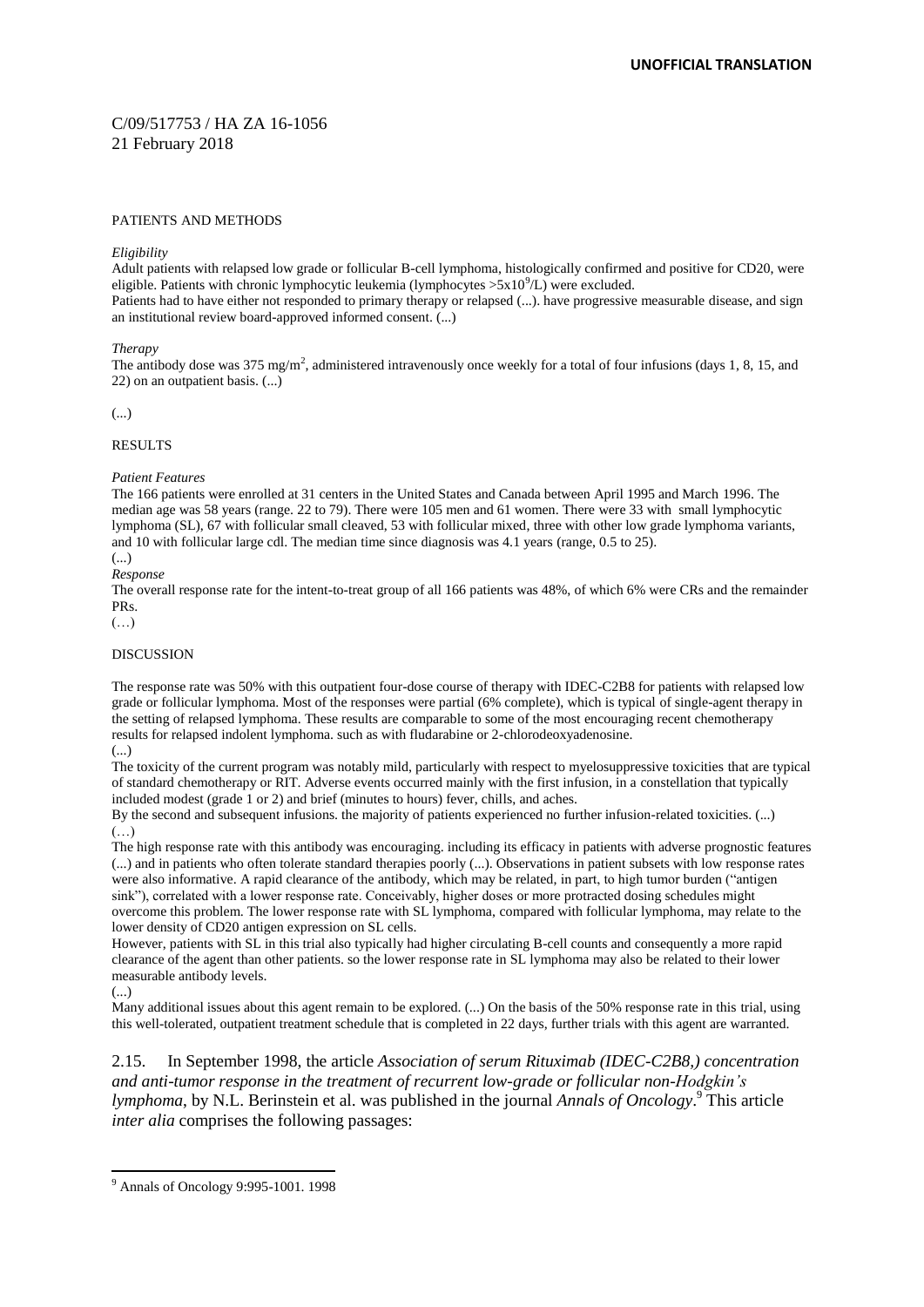#### **Summary**

*Background*: Monoclonal antibodies are being utilized for treatment of patients with low-grade non-Hodgkin's lymphoma as well as other cancers. Results from phase 1 and II clinical studies has shown that the chimeric monoclonal antibody Rituximab has minimal toxicity and significant therapeutic activity in low grade non-Hodgkin's lymphoma. *Patients and methods*: We have recently reported on a multi-centre pivotal phase III clinical trial involving 166 patients with recurrent low-grade lymphoma who were treated with four infusions of Rituximab. Eighty patients (48%) achieved objective responses including 10 patients (6%) with complete responses. Overall, 126 patients (76%) had a 20% reduction in overall tumor size. The median response duration and time to progression are 11.6 and 13.2 months, respectively. The infusional and long term toxicities were limited.

*Results*: In this report we describe the pharmacokinetic data obtained on these patients. Measurable concentrations of Rituximab were detected in all patients after the first infusion and increased throughout the treatment course. The half-life of the monoclonal antibody increased from 76.3 hours after the first infusion to 205.8 hours after the fourth infusion and was concomitant with a four-fold decrease in the antibody clearance. At three months and six months post-treatment, the median Rituximab serum levels were 20.3 µg/ml (range 0.0 to 96.8µg/ml in 104 patients) and 1.3 ig!m1 (range 0.0-28.7 µg/ml in 13 patients), respectively. A statistically significant correlation was found between the median antibody concentration and response for multiple time points during the treatment and followup. The mean serum antibody concentration was also inversely correlated with measurements of tumor bulk and with the number of circulating 3 cells at baseline. *Conclusions*: We conclude that Rituximab is therapeutically effective against 3-celI lymphoma. Pharmacokinetic data suggests that certain subsets of patients may possibly benefit from increased dosing and studies to address this are currently underway.

#### (...)

## **Discussion**

#### (...)

The level of Rituximab used in this study  $(375 \text{ mg/m}^2)$  was chosen based upon these previous studies because it was a safe. non toxic dose with demonstrable therapeutic activity. However extrapolation of these results suggest that higher doses of Rituximab may result in even higher serum levels of Rituximab and possibly greater therapeutic activity in certain patient subsets.

#### (…)

The association of high serum antibody concentration and response and the association of high serum antibody concentration with lower tumor bulk suggest that higher doses (or more doses) of Rituximab may be necessary to induce responses in some subsets of patients such as those with bulky disease.

#### (...)

-

Future studies will address whether anti-tumor activity can be enhanced even further by administration of larger total doses of Rituximab.

2.16. In September 1998, the article *Rituximab (Anti-CD20 Monoclonal Antibody) for the Treatment of Patients With Relapsing or Refractory Agressive Lymphoma: A Multicenter Phase II Study*, by B. Coiffier e.a. was published in the journal *Blood*. <sup>10</sup> The last paragraph of this article (p. 1932, right column) is:

In conclusion, the results of this study indicate that rituximab therapy has significant anti-lymphoma activity in DLCL and MCL patients without the toxicity commonly observed with combination chemotherapy regimens. There was no marked differences in efficacy between the two dosing regimens, but the safety profile of the higher dose (500  $mg/m<sup>2</sup>$ ) was less favorable as compared with the standard dose regimen (375 mg/m<sup>2</sup>). This regimen should be evaluated in combination with standard chemotherapy in patients with aggressive B-cell lymphoma.

<sup>10</sup> Blood, vol 92, no 6(15 September) 1998: pp. 1927-1932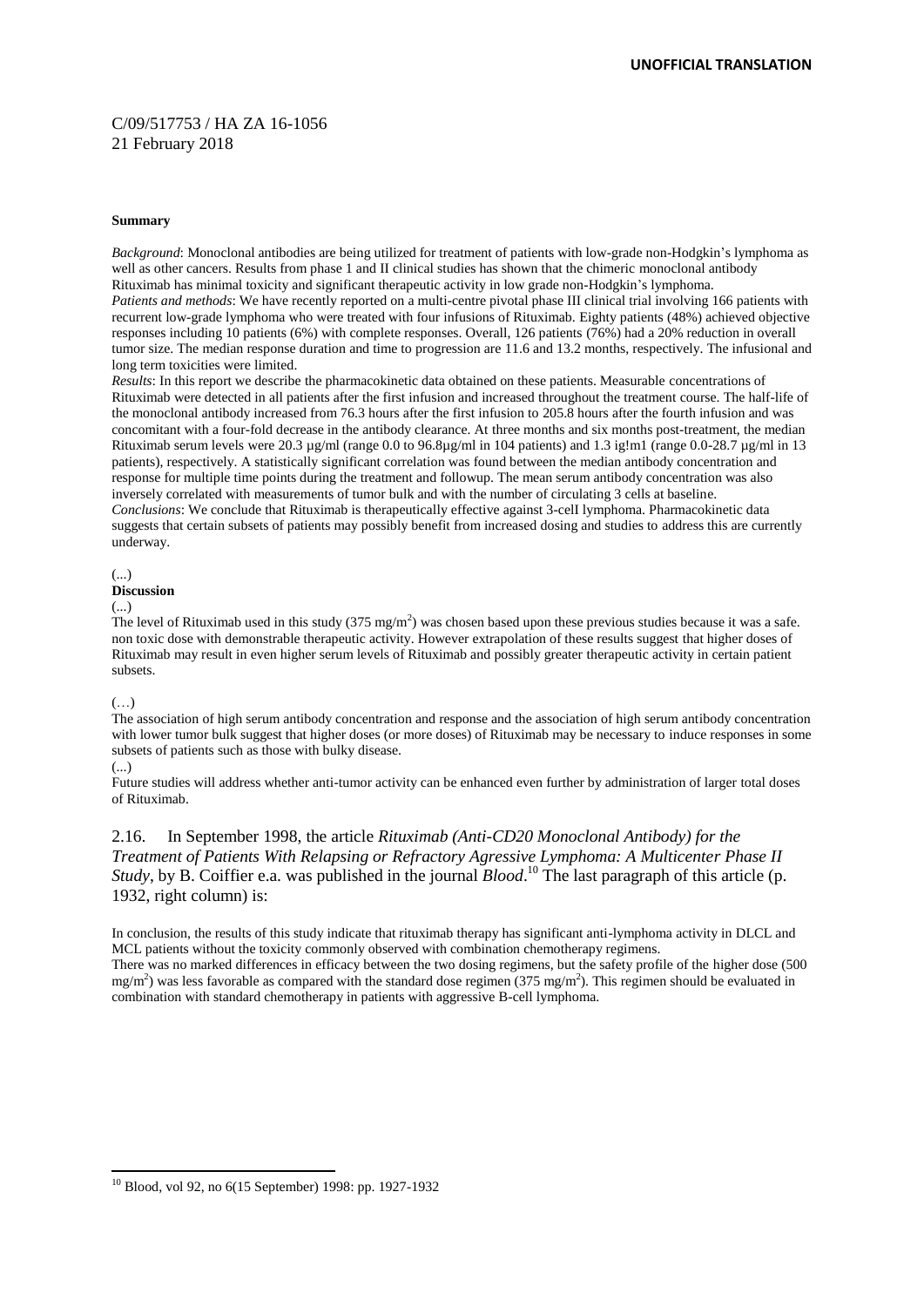## *The Preliminary Relief Proceedings*

2.17. In the judgment of 12 May 2017, the preliminary relief judge of this district court rejected Biogen's infringement claims in proceedings between *inter alia* Biogen and Celltrion because in his provisional judgment a serious, non-negligible chance exists that the patent would be nullified in proceedings on the merits or revoked in opposition because of added matter.

## **3. The Dispute**

## 3.1. Celltrion claims:

1. to nullify the Dutch part of EP 572 and EP 313;

2. to order Biogen in a judgment having immediate effect to pay the reasonable and proportionate costs of these proceedings in accordance with section 1019h  $\overrightarrow{D}CCP^{11}$ , to be paid within two business days after the date of the judgment, failing which said amount is increased by the statutory interest as referred to in article 6:119  $\overline{DCC}^{12}$ , from the third business day after the judgment until the day of full payment.

3.2. In its document of 22 February 2017, Celltrion supplemented its claim under 1 as follows:

- to declare that Biogen is not entitled to enforce the Dutch part of EP 313 against Celltrion.

As assessed above under 1.2, this amendment of claim was refused at the hearing.

3.3. At the hearing, Celltrion indicated to be prepared to withdraw its claim for nullification of the Dutch part of EP 572 as after the issue of the writ of summons this patent has been irrevocably revoked, with the proviso that it maintains its claim to order Biogen to pay the costs of the proceedings with respect to EP 572.

3.4. With reference to EP 313, Celltrion appealed to article 76(1) EPC (which the district court interprets as an appeal to section 75(1)(c) Dutch Patents Act 1995 with regard to the Dutch part of EP 313) and advanced that the matter of EP 313 contains added matter as compared to the original application. Furthermore, Celltrion is of the opinion that EP 313 cannot derive any priority from the invoked priority document, causing the O'Brien Abstract submitted by it as exhibit 25 to be novelty destroying prior art.. Furthermore, EP 313 lacks inventive step and is also insufficiently disclosed, according to always Celltrion.

3.5. Biogen puts up a defense.

3.6. The parties' assertions will be further discussed below, as far as relevant.

## **4. The Assessment**

*Jurisdiction*

<sup>&</sup>lt;sup>11</sup> Dutch Code of Civil Procedure

<sup>&</sup>lt;sup>12</sup> Dutch Civil Code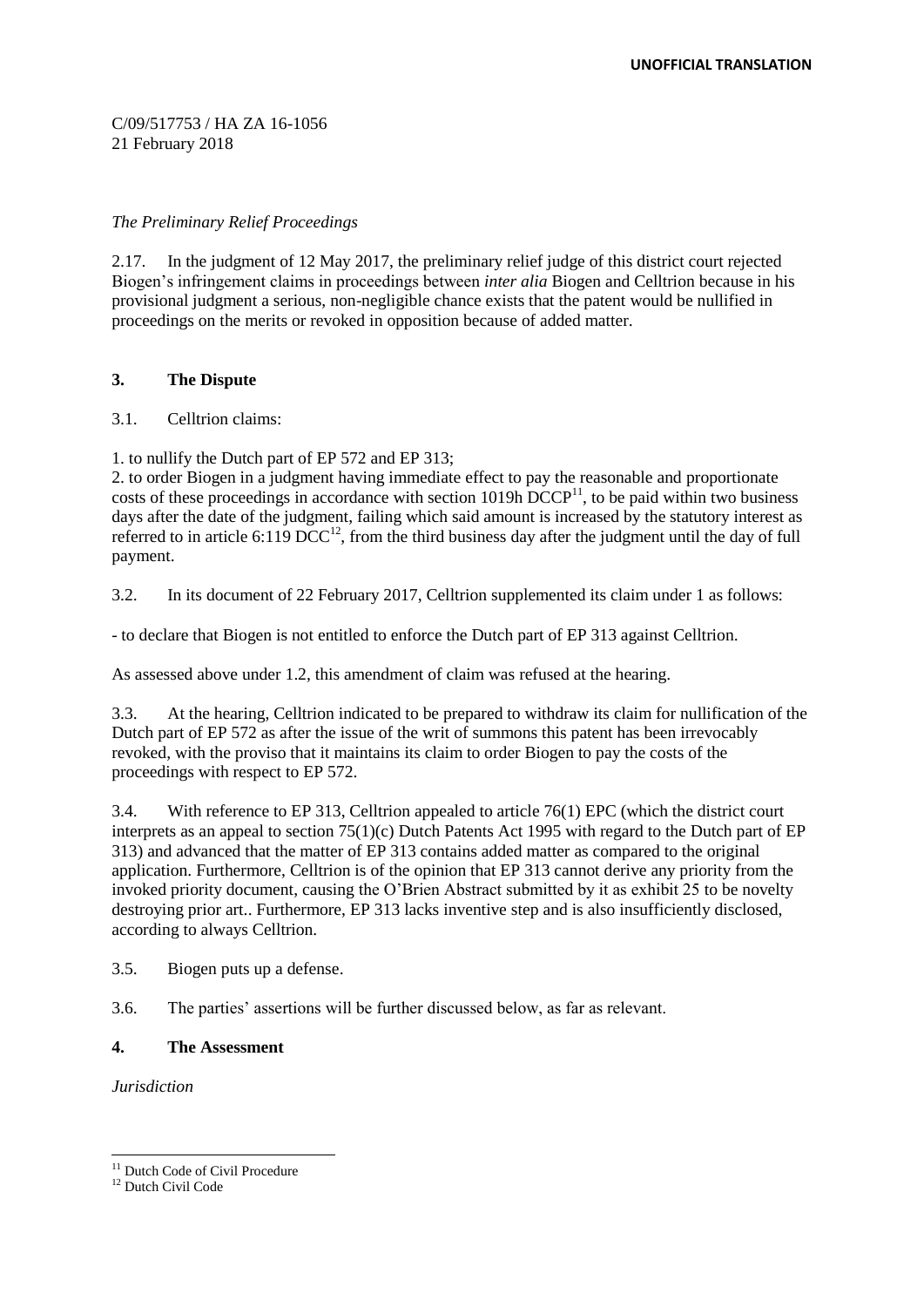4.1. The district court has international jurisdiction to hear the claims pursuant to article 24(4) Brussels I Regulation<sup>13</sup>. The relative competence rests on section  $80(1)(a)$  Dutch Patents Act.

## *EP 572*

4.2. The district court considers the claim with respect to the nullification of EP 572, in view of Celltrion's statement at the hearing, as withdrawn so that this need not be discussed anymore.

## *EP 313*

## *Introduction to the Art*

4.3. The following introduction to the art of the patent has been derived from undisputed parts of – *inter alia* – the writ of summons, the statement of defense, exhibits submitted by the parties and the debate at the hearing.

## 4.4. *Cancer*

4.4.1. Cancer is a disease in which cells proliferate abnormally. In many forms of cancer, this leads to tumors, i.e. a proliferation of mutated and (initially) locally growing cells. Cancerous cells may invade neighboring tissue or even spread through the body and form new tumors in other places (metastasis). Forms of cancer are often referred to with a name that is derived from the place in the body where (solid) tumors are found. Well-known forms of cancer are, for example, esophageal cancer, lung cancer and breast cancer.

4.4.2. Other forms of cancer, like leukemia, do not form solid tumors. Instead, in leukemia cells of particular cell types in the blood mutate and start proliferating in an uncontrollable manner. Chronic lymphocytic leukemia (hereinafter: CLL)) is the most common subtype of leukemia in America and Europe.

4.4.3. In CLL, a specific type of white blood cells (the B-cells, also referred to as B-lymphocytes; see below under 4.5.1.) mutate. These mutated B-cells are present in abnormally large numbers in blood and bone marrow (where blood cells are produced), so that the total number of white blood cells (normal and cancerous) is very high. Measurement of an abnormally high number of lymphocytes circulating in the blood is the most common way to diagnose CLL. At the priority date, the American National Cancer Institute (NCI) had two sets of guidelines, one published in 1988 and an update hereof from 1996. According to these guidelines, CLL was diagnosed by the presence in patients of more than  $5 \times 10^9$ /L circulating lymphocytes in the blood.

4.4.4. The lymphatic system is part of the circulatory system, which together with the blood vessels takes care of transport of all sorts of substances. The lymphatic system is an important part of the immune system. In the lymphatic system not blood but lymph is present, a clear fluid that contains lymphocytes just like blood.

4.4.5. A lymphoma is a cancer of the lymphatic system. Unlike leukemia, lymphomas are solid tumors that accumulate in the lymph nodes.

<sup>-</sup><sup>13</sup> Regulation (EU) No. 1215/2012 of the European Parliament and of the Council of 12 December 2012 on Jurisdiction and the Recognition and Enforcement of Judgments in Civil and Commercial Matters.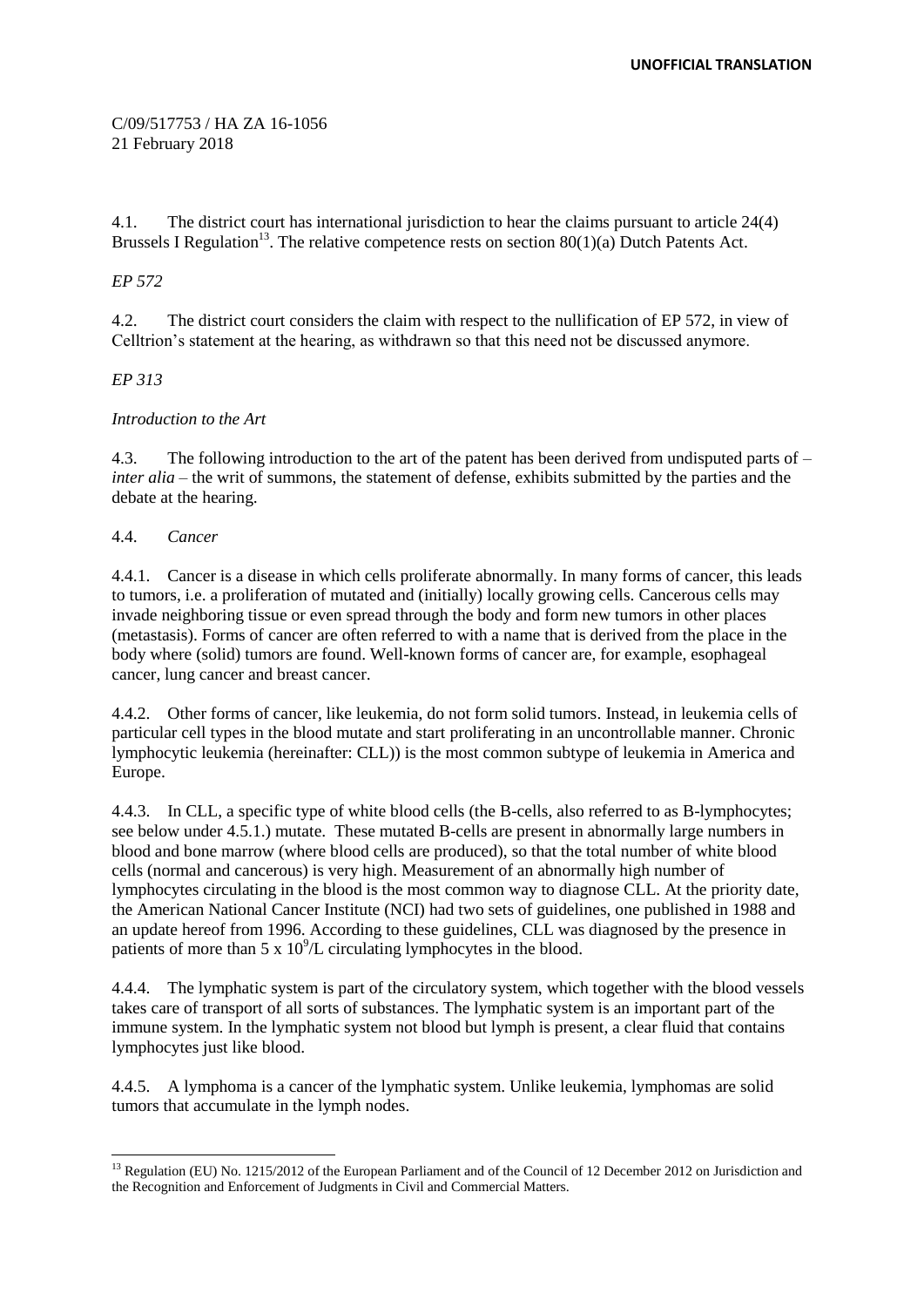4.4.6. Small lymphocytic lymphoma (SLL) is a lymphoma. SLL is often classified as a sub-category of Non-Hodgkin lymphoma (NHL). SLL-patients in general do not have circulating tumor cells.

4.4.7. According to the *current* classification of the World Health Organization (WHO), CLL and SLL are viewed as different expressions of the same disease, in which CLL mainly manifests itself in the blood/bone marrow and SLL mainly in the lymph nodes.

4.4.8. The treatment of cancer is focused on the removal or killing of the cancer cells. The removal of mutated cells must take place as selectively as possible, so that healthy, normally proliferating tissue gets damaged as little as possible. In the case of solid tumors this can be accomplished surgically. Cancerous cells can also be subjected to agents that kill the cancerous cells. Well-known methods are subjecting tumors to radiation (radiotherapy) or administering medicaments (chemotherapy). In almost all cases however healthy tissue is inevitably also affected. Another form of therapy is immunotherapy, in which the immune system of the patient is used to combat cancerous cells. This case is about a medicinal product for immunotherapy.

## *4.5. The Immune System and Monoclonal Antibodies*

4.5.1. When the body is faced with pathogens (agents that cause disease) such as bacteria or viruses, the human immune system generates antibodies to identify and neutralize these harmful agents. The immune system comprises numerous kinds of cells involved in protecting the body against pathogens, such as white blood cells. An important subcategory of white blood cells are the so-called lymphocytes, which make up around 30% of the white blood cells in a healthy individual. Lymphocytes can be further subdivided into *natural killer cells* (NK-cells), T-cells and B-cells.

4.5.2. Antibodies are relatively large, Y-shaped proteins and contain both constant regions and variable regions, which differ depending on the specific antigen to which that antibody can bind. An antigen is a molecule that is capable of triggering a response by the immune system. Pathogens contain many protruding molecule-ends that can function as antigens. An antibody binds to a unique specific part of the antigen via the variable region located at the 'tip' of the Y, as depicted below:



Light coloured regions marked with a 'c' depict **c**onstant regions; darker coloured regions marked with a 'v' depict **v**ariable regions.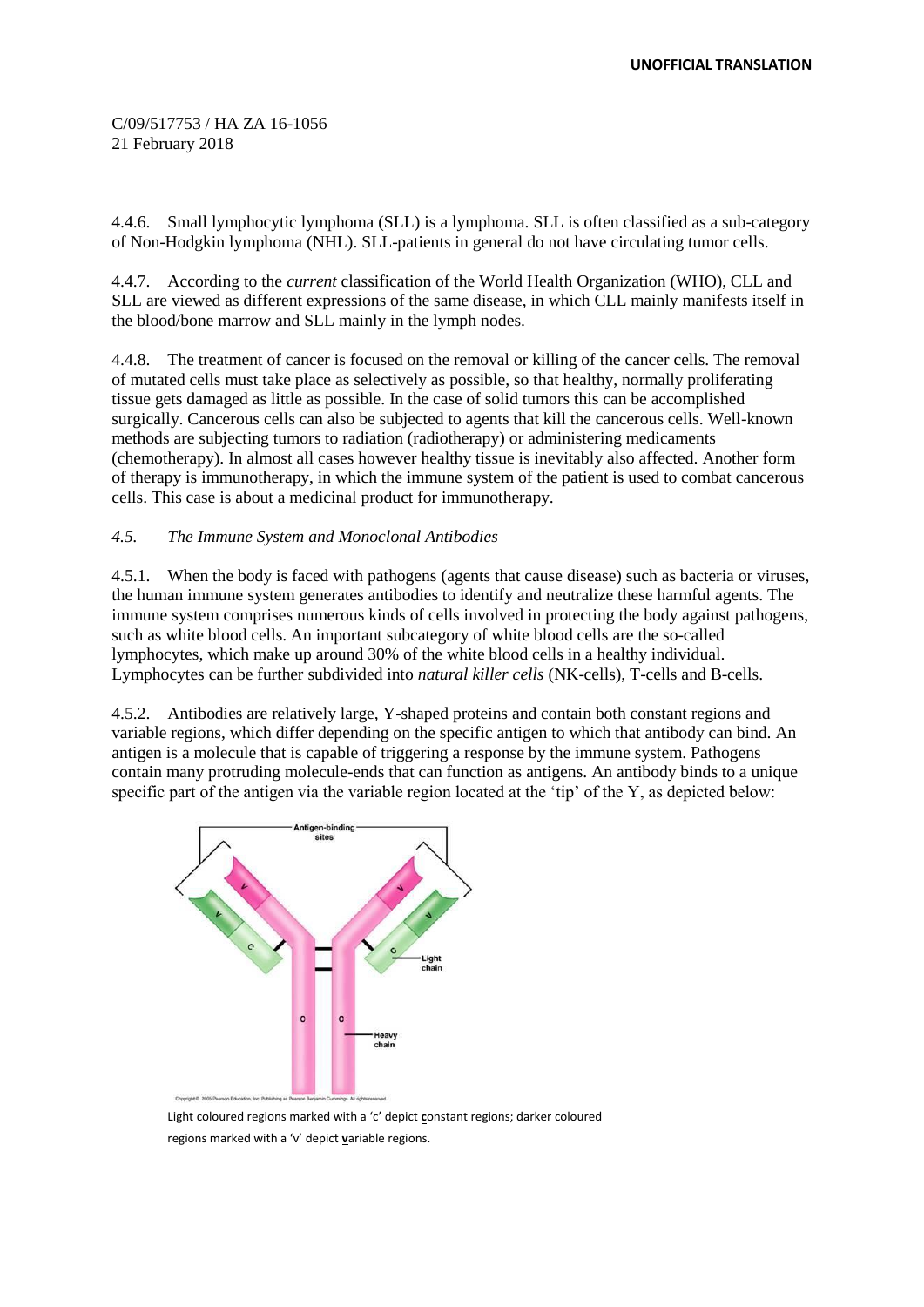There are millions of possible variations in the variable region. Therefore, the different antibodies are able to recognize and neutralize a corresponding number of different antigens.

4.5.3. Although antibodies are naturally created by the immune system, they can also be produced outside of a patient's body and then injected to fight a disease or help the immune system fight a disease. Such antibodies can be used to target antigens which do not naturally trigger a (sufficient and/or quick enough) immune response. The most used method for creating antibodies involves selecting and then cloning cell lines derived from antibody-producing cells from mice. Because all antibodies that are created via this method result from the cloning of the same cell line, such antibodies are called 'monoclonal antibodies'.

4.5.4. A well-known problem with antibodies (originally) obtained from mice (so-called '*murine antibodies*') is that the human immune system recognizes these antibodies as pathogens, and thus creates its own antibodies to fight these murine antibodies. This is known as the '*human anti-mouse antibody (HAMA) response*'. As the HAMA response neutralizes the antibodies administered to the patient, it stands in the way of efficacy. The response also results in systemic inflammatory effects. To prevent the HAMA response, the antibodies can be engineered to appear more like human antibodies. One way of doing this is by creating so-called '*chimeric antibodies*'. These antibodies are made by fusing the variable regions of the murine antibody (the antibody derived from the mouse) to constant regions of human antibodies. The antibody obtained resembles an antibody made by the human body itself more closely.

## *4.6. Rituxitnab*

4.6.1. Rituximab (initially also called IDEC-C2B8) is a chimeric monoclonal antibody that specifically targets an antigen that is known as 'CD20'. The CD20 antigen is a protein expressed on the surface of one type of white blood cells, i.e. mature B cells. This antigen is not expressed on other cell types. As rituximab targets the CD20-antigen, rituximab is called an anti-CD20 antibody. Rituximab does not attack cells which do not express the CD20 antigen. Rituximab also does not affect the early forms of B-cells, such as stem B-cells and pro-B-cells, as these do not yet express CD20. Therefore the body can continue the creation of new B-cells; the immune system is thus not permanently affected by rituximab.

4.6.2. Rituximab is used to treat diseases which involve B-cells or abnormalities in the B-cells, such as the type of cancers described before called CLL and SLL.

4.6.3. When rituximab binds to the CD20 surface protein on a B-cell, a process is triggered which will cause the cell membrane of that cell to rupture, thereby destroying the cell. This process is called 'lysis'. The contents of the cell then enter the bloodstream. When a large number of cells are destroyed, a patient may experience a number of side effects as a result. In the fight against cancer, the more severe cases of side effects are called '*acute tumor lysis syndrome*' (TLS). As TLS is caused by cell death (which is the purpose of the treatment), the occurrence of TLS is an indication as such that therapy is working. This process is not unique for rituximab and can also take place with other medicines that kill cells. It is and was a well-known side-effect of chemotherapy.

## *Lack of Inventive Step*

4.7. The district court sees cause to first assess whether EP 313, as Celltrion asserted, is invalid because of lack of inventive step. For this, it will focus on the claims according to the auxiliary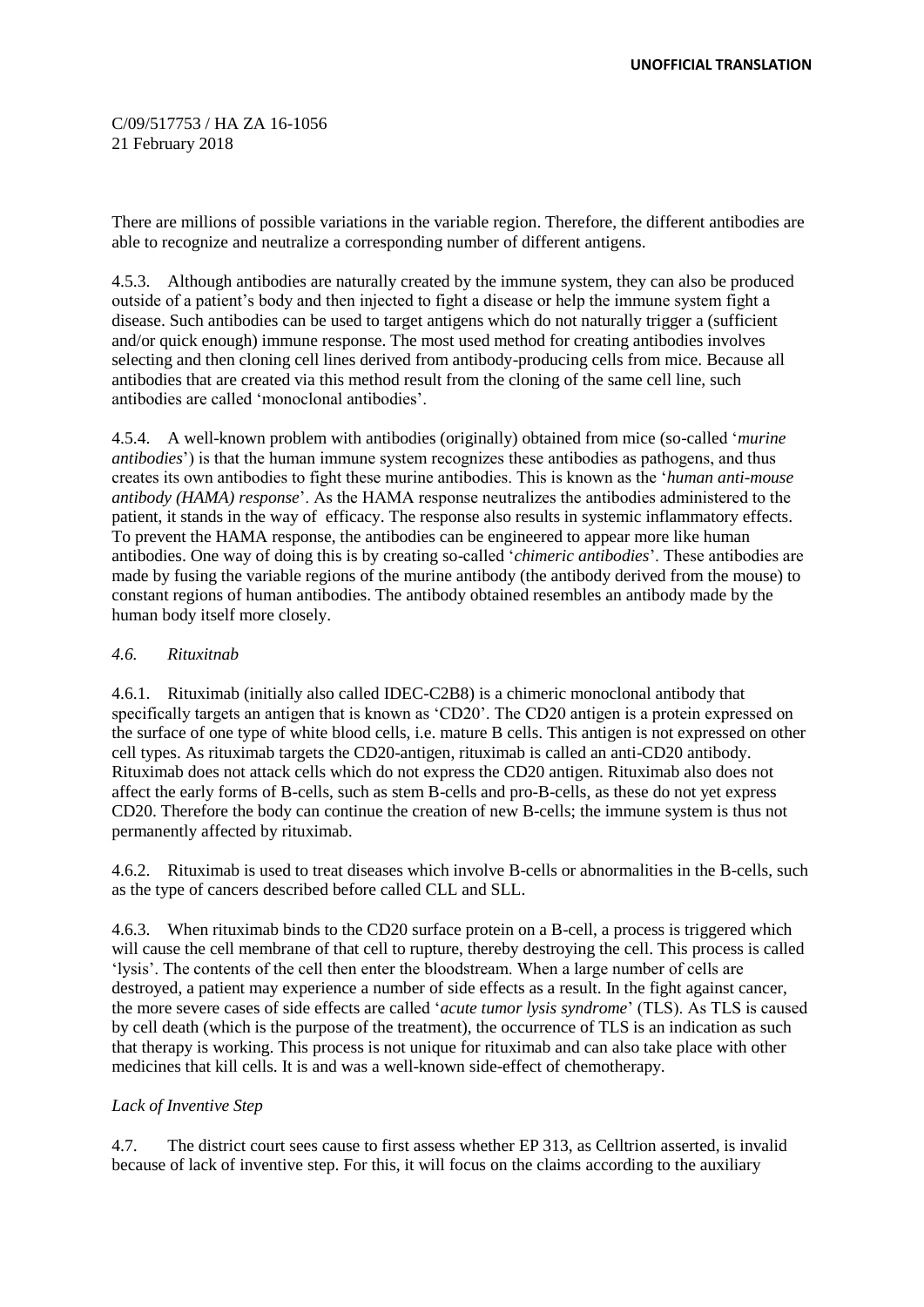request. For if these are held invalid, the same also applies to the broader claims of the patent as granted.

4.8. In its inventive step attack, Celltrion departs from McLaughlin as closest prior art (see 2.14.). However, Biogen advanced that the skilled person, looking for a treatment method for CLL, would have searched for publications about the treatment of CLL. Biogen is of the opinion that Jensen (see 2.13.) forms the *most promising springboard*, as the Opposition Division also assumed.

4.9. Although it can be admitted to Biogen that McLaughlin does not pertain to the treatment of CLL - McLaughlin is about the treatment of lymphomas like SLL and patients with CLL are explicitly excluded from the study in McLaughlin (see ground  $4.16 - 4.18$  below) –a patent must in principle be inventive as compared to all prior art as long as a publication does form a suitable starting point.

4.10. Although the parties have a difference of opinion on the question whether SLL and CLL can be designated as the same disease, it is not in dispute that SLL and CLL are at least related pathologies<sup>14</sup>, because both diseases share the similarity that they originate from a mutation of B-cells leading to the uncontrolled proliferation of these cells. This is supported by the statements of the party experts from both sides, Prof. D. Oscier and Prof. V.A. Boussiotis for Celitrion and Prof. S.E. Coutré for Biogen.

4.11. With reference to Batata and Shen (see 2.9.) and the publication by Pangalis (see 2.10.), of which Boussiotis was the co-author, Prof. Oscier and Prof. Boussiotis also explained in their statements that the morphology, the immunophenotype and the molecular features of tumor cells are equal in CLL and SLL (for this case, the equality of the CD20 proteins on the cell surface is particularly relevant) so that CLL, although this disease manifests itself clinically in a different way than SLL (i.e. in the blood and not in the lymphatic region) and is also classified in a different way (the 'cut of' in CLL is at more than 5.0 x  $10^9$ /L circulating lymphocytes, where this is  $\leq 4.0$  x  $10^9$ /L in SLL), can be regarded as a disease related to SLL. Biogen has not disputed this or not in a sufficiently substantiated manner.

4.12. In view of the above, it cannot be said that McLaughlin is not a realistic starting point, and for that reason the district court will assess the inventive step of (the auxiliary request of) EP 313 on the basis of this publication.

4.13. The district court assumes, as does Celltrion, that in this case the skilled person consists of a team that in any case includes a clinician who specializes in hematologic malignancies with knowledge of CLL and SLL. Whether the treating clinician is a hematologist or an oncologist is not so relevant, as also Biogen, when asked at the hearing, acknowledged that in the Netherlands (different from in the United States) at the time of the priority date which Biogen invokes and which the district court assumes (9 November 1998) no strict division existed in that sense that SLL was always treated by an oncologist and CLL by a hematologist. This is also consistent with the statement by Biogen's own expert, Prof. M.H.J. van Oers, emeritus professor hematology, that he '*prior to, as well as after, November 1998 [... "] was' treating patients having hematologic malignancies, including lymphoma and leukemia*'. 15

 $14$  See the paragraphs 12, 14 and 18 pleading notes Biogen

<sup>&</sup>lt;sup>15</sup> Biogen's exhibit 22, paragraph 1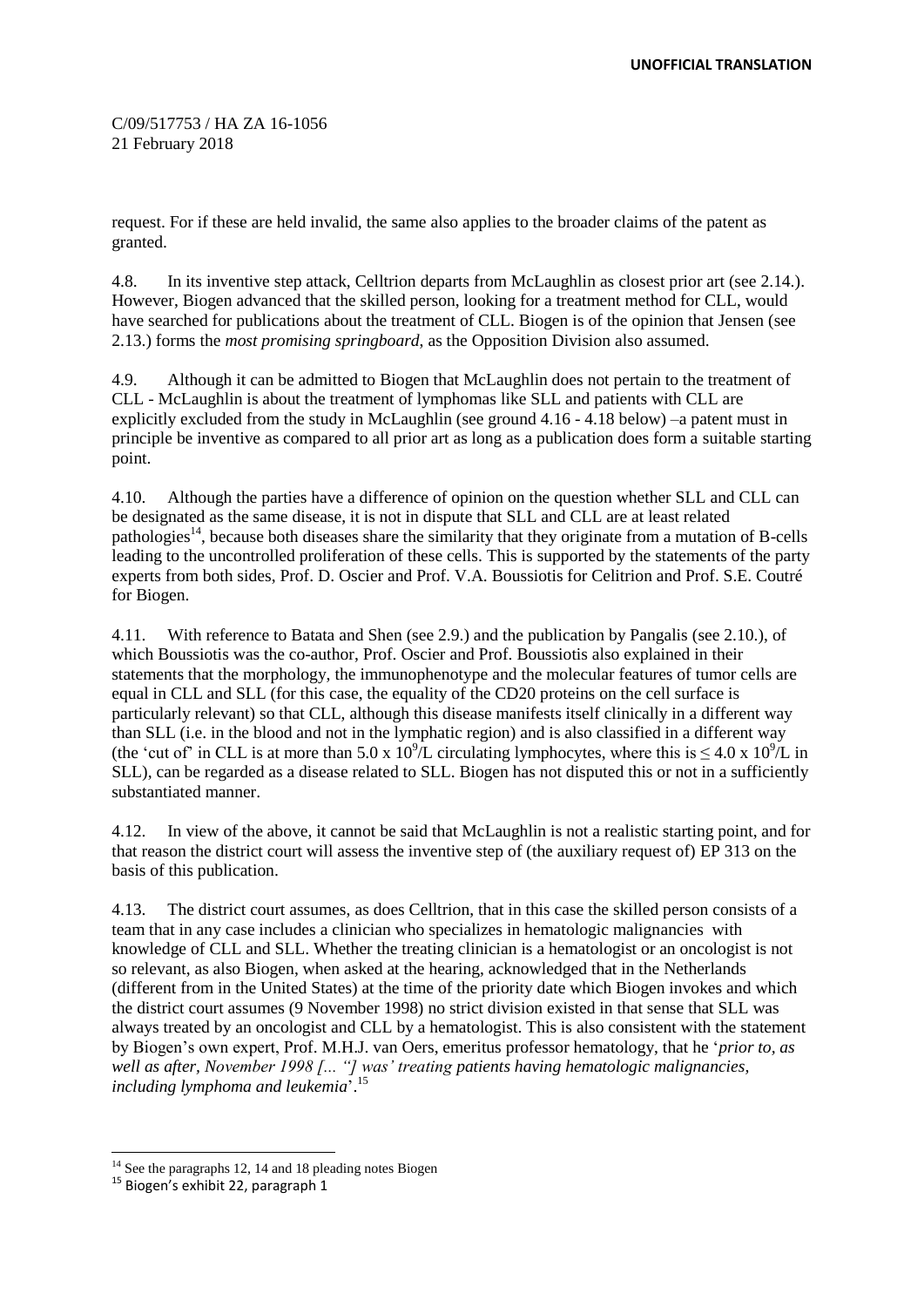-

4.14. McLaughlin describes a clinical trial with 166 patients with B-cell lymphoma ('*patients with relapsed low grade or follicular lymphoma*') treated with four weekly intravenous dosages of the anti-CD20 antibody rituximab (in the publication also called: 'IDEC-C2B8') of 375 mg/m<sup>2</sup>. Under the heading 'Eligibility' it is indicated that '*Patients with chronic lymphocytic leukemia ('lymphocytes > 5 x 10<sup>9</sup> /L) were excluded*'.

4.15. It is not in dispute between the parties that the claims 1 and 3 of the auxiliary request of EP 313 as compared to McLaughlin differ in a higher dosage of  $500 - 1500$  mg/m<sup>2</sup> rituximab.

4.16. Biogen is of the opinion that the application of rituximab for the treatment of CLL forms a second difference measure. Celltrion does not agree with this because McLaughlin, although it is stated in that publication that this is not the case, does actually include patients with CLL in the trial. In this respect, Celltrion refers to example 3 of EP 313 that mentions that the number of white blood cells of the patients participating in the trial is between 4 x  $10^9$ /L and 200 x  $10^9$ /L. As about 30% of the white blood cells consists of lymphocytes, the lower limit for lymphocytes in example 3 is around 1.2 x  $10^9$ /L. As McLaughlin defines the upper limit for the number of lymphocytes in his trail on 5 x 10<sup>9</sup>/L there is an overlap, according to still Celltrion.

4.17. Biogen contested this argument in a substantiated manner. With reference to the article by Cheson<sup>16</sup> it advanced that it was generally known that CLL is diagnosed by a quantity of over 5 x 10<sup>9</sup>/L circulating lymphocytes at the moment of the diagnosis. Although after treatment the quantity of circulating lymphocytes may decrease under the value mentioned, the diagnosis of patients does not change, they remain CLL-patient. Example 3 of the patent pertains to CLL-patients who have at least been treated one time before. In view of the lower limit of the number of white blood cells mentioned in the example, this trial apparently involved patients in whom earlier treatment has taken such good effect that the quantity of lymphocytes in them has actually been reduced to under the 'cut off'  $5 \times 10^9$ /L. However, this does not mean that can be spoken of an overlap between the patient population in this example and the one of McLaughlin, according to Biogen.

4.18. At the hearing, Celltrion did not further dispute Biogen's interpretation so that Celltrion's argument to the contrary is rejected.

4.19. The distinguishing features of the claims 1 and 3 of the auxiliary request of EP 313 as compared to McLaughlin are therefore 1) the application of rituximab for the treatment of CLL and 2) the higher dosage of 500 - 1500 mg/m<sup>2</sup>.

4.20. The technical effect of the distinguishing features is an effective treatment of CLL-patients with rituximab so that the objective technical problem may be formulated as the provision of an effective treatment for CLL.

4.21. McLaughlin first teaches the skilled person that the antigen CD20 is expressed on over 90% of the surface of B-cells in both lymphomas and chronic lymphocytic leukemia (CLL) and that it is '*appealing is for targeted therapy*'. Subsequently, McLaughlin describes the anti-CD20 antibody rituximab and the earlier phase I and II trials in which this antibody was used for the treatment of relapsed low grade NHL and follicular NHL as represented in the publications by Maloney 1994 (15 patients with a single dose rituximab of 10, 50, 100, 250 or 500 mg/m<sup>2</sup> - see 2.11.) and Maloney 1997

<sup>16</sup> B.D. Cheson e.a., *National Cancer Institute - Sponsored Working Group Guidelines for Chronic Lymphocytic Leukemia: Revised Guidelines for Diagnosis and Treatment*, in: Blood, Vol 87, No 12 (15 June) 1996, pp 4990- 4997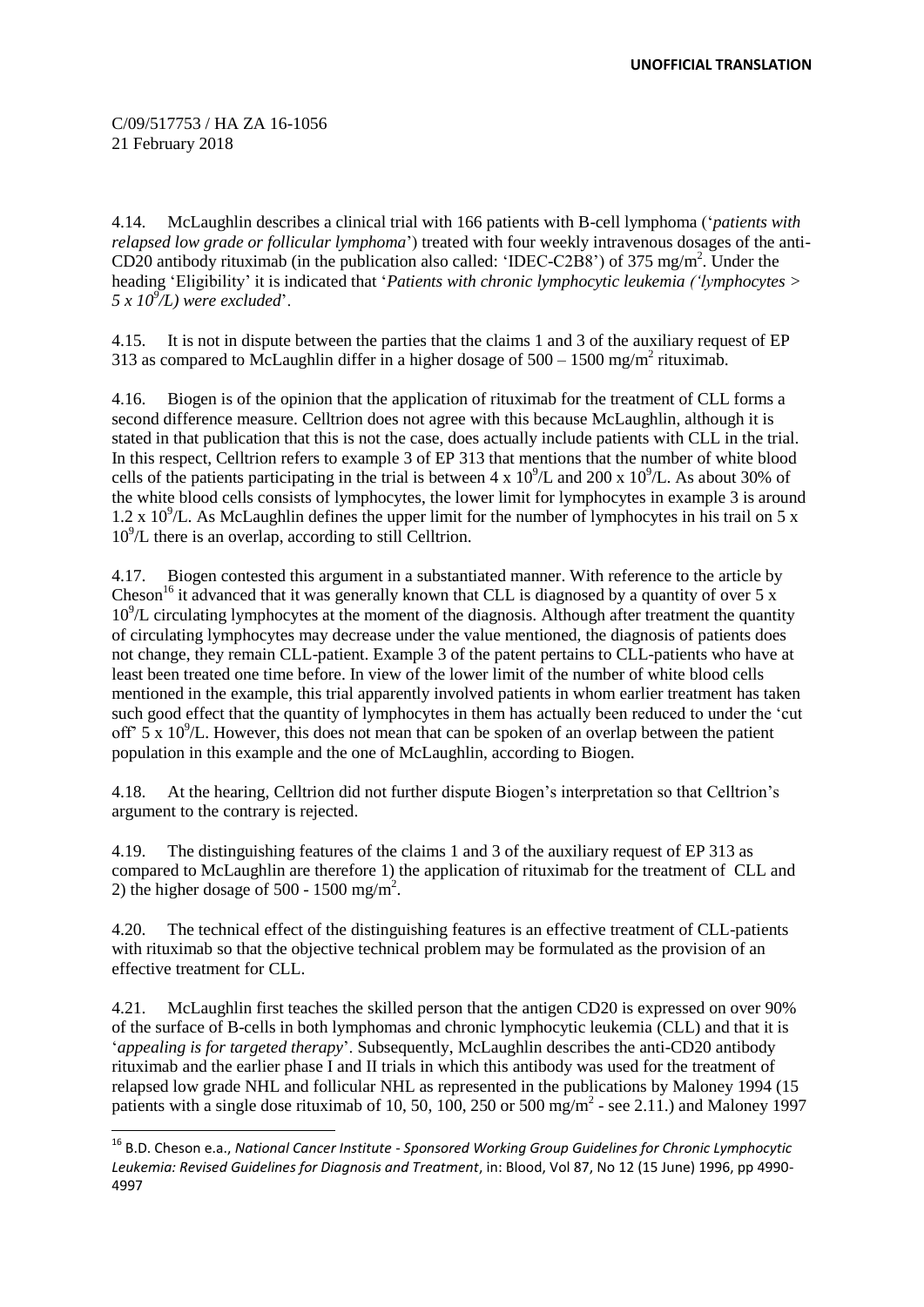(34 patients with a dosage rituximab of 375 mg/m<sup>2</sup> - see 2.12.). Then, McLaughlin discusses the own trial with 166 patients of which it is stated that '*adult patients with relapsed low grade or follicular 3 cell lymphoma, histologically confirmed and positive for CD20, were eligible'* whereas '*patients with chronic lymphocytic leukemia (lymphocytes >*  $5 \times 10^9$ */L)' were excluded. The subtype SLL is* specifically included in the study, as the various passages in McLaughlin show where SLL is mentioned or discussed. McLaughlin shows an '*over all response rate*' of 48% of which the '*discussion'* paragraph indicates that '*These results are comparable to some of the most encouraging recent chemotherapy results for relapsed indolent lymphoma, such as with fludarabine or 2chlorodeoxyadenosine*'. McLaughlin identifies that the '*toxicity of the current program was notably mild*'. Negative responses mainly occurred at the first injection whereas at the second and following injections these infusion-related toxicity problems did not show in the majority of the patients. McLaughlin subsequently establishes that:

Observations in patients with low response rates were also informative. A rapid clearance of the antibody. which may be related, in part, to high tumor burden ("antigen sink"). correlated with a lower response rate. Conceivably, higher doses or more protracted dosing schedules might overcome this problem.

McLaughlin ends with the following conclusion:

On the basis of the 50% response rate in this trial, using this well-tolerated, outpatient treatment schedule that is completed in 22 days, further trials with this agent are warranted.

4.22. With Celltrion, the district court is of the opinion that McLaughlin forms a sufficient incentive for the average skilled person to do research into the use of rituximab for the treatment of CLL-patients in higher dosages than weekly 375 mg/m<sup>2</sup>.

4.23. It is not in dispute that the skilled person who reads McLaughlin would understand the mechanism of action of the anti-CD20 antibody rituximab on the antigen CD20 on malignant B-cells involved in FL (follicular lymphoma) <sup>17</sup> or SLL, as this was already explained in the publications by Maloney from 1994 and 1997, which are recalled in McLaughlin and to which reference is made. McLaughlin himself subsequently explains in the introduction that the antigen CD20 is not only expressed on the surface of B-cells in lymphomas, but *also* on B-cells in CLL. In this respect, it may be assumed that the skilled person would understand that the anti-CD20 antibody rituximab would equally affect the antigen CD20 on the malignant B-cells involved in CLL.

4.24. Biogen only countered this by arguing that SLL was at the priority date regarded as a different disease than CLL and that, although it was known that both diseases involve mutated Bcells, major differences existed between the diseases which also manifested themselves at different places and in different forms in the body (CLL with freely circulating cells in blood and bone marrow, NHL/SLL with tumors in the lymphatic region). Prof. Boussiotis is right to observe in her declaration though that neither Biogen nor its expert Prof. Coutré explain why this would be relevant for the treatment of CLL-patients with rituximab. In other words: Biogen has not argued in a substantiated manner that the mechanism discussed above would not work or work differently in CLL than in SLL so that the district court departs from the same mechanism of action and the presence of knowledge hereof in the skilled person on the priority date.

4.25. In view of the fact that the trial that McLaughlin reports on was in any case 'over all' very successful (McLaughlin says that the results are similar to some of the most encouraging recent chemotherapy results and Biogen's own expert Van Oers speaks - as Celltrion undisputedly argued at

<sup>&</sup>lt;sup>17</sup> Follicular lymphoma is another form of NHL in which malignant B-cells are involved.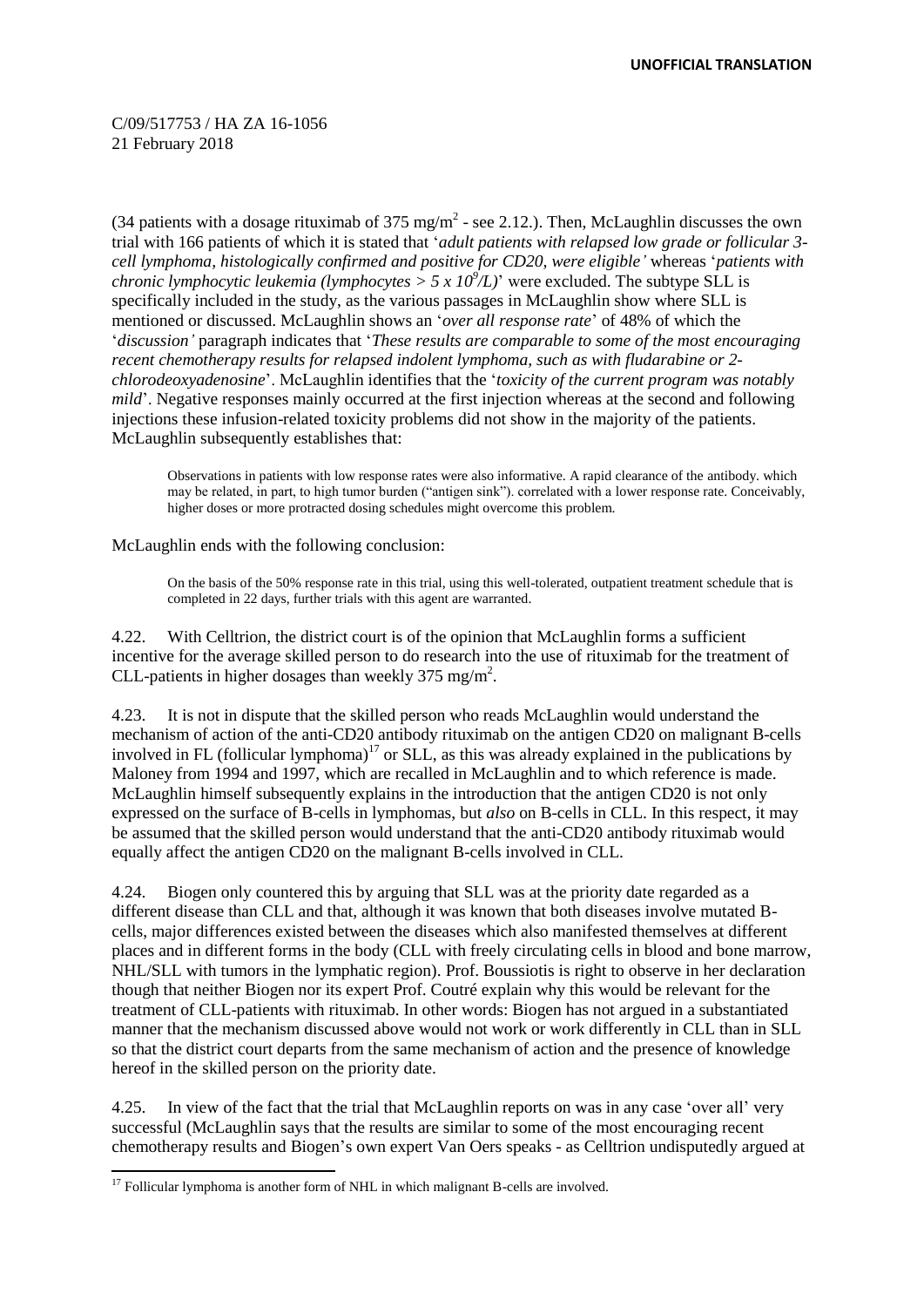the hearing<sup>18</sup> - of a *'pivotal trial'* that 'generated much attention in the field because it was a ground*breaking article*') and that the toxicity appeared to be mild, the skilled person would therefore be sufficiently motivated to research this and he also had a reasonable expectation of success. This is so also in view of the following.

4.26. McLaughlin indicates that a lower response was seen in SLL compared to follicular lymphoma. The skilled person might think for a moment that the use of rituximab for CLL patients would then also be less attractive. However, McLaughlin immediately provides two explanations. The publication in general indicates that a '*rapid clearance of the antibody, which may be related, in part, to high tumor burden ("antigen sink")*' was associated with a lower '*response rate*' and that possible higher dosages or '*more protracting dosing schedules*' could counter this. With reference to SLL in particular, it is remarked that:

The lower response rate with SL lymphoma, compared with follicular lymphoma, may relate to the lower density of CD20 antigen expression on SL cells. However, patients with SL in this trial also typically had higher circulating B-cell counts and consequently a more rapid clearance of the agent than other patients, so the lower response rate in SL lymphoma may also be related to their lower measurable antibody levels.

This explanation by McLaughlin makes it obvious for the skilled person to apply a higher dosage of rituximab in SLL. Simultaneously, as Prof. Oscier and Prof. Boussiotis have stated, the explanation by McLaughlin will induce the skilled person for the same reason to study higher dosages in the treatment of CLL. After all, the tumor cells involved in SLL and CLL are identical as regards morphology, immunophenotype and molecular features (see ground 4.11.). Compared to FL, there is a lower concentration of CD20-antigen at the surface of the B-cells involved in SLL and CLL and there is a higher number of circulating B-cells in CLL. As a result hereof, in his research into the application of rituximab in CLL-patients the skilled person would be induced to use a higher dosage than 375 mg/m<sup>2</sup> where necessary. In the words of Prof. Boussiotis:

The finding of McLaughtin would prompt me to try rituximab also in the treatment of CLL. Due to the higher amount of circulating B-cells, it would be logical to try higher doses, as also suggested by McLaughlin. I would have felt comfortable to try higher doses on subsequent infusions due to the reported safety profile, which is very favourable.

Prof. Oscier has stated in a similar manner:

I think it would have been obvious to try dose escalation for the treatment of SLL. Given that CLL cells were also known to express low levels of CD20 and that Rituximab appeared to lack most of the toxicities associated with chemotherapy, it would also have been obvious to consider the use of higher (subsequent) doses of Rituximab in CLL.

4.27. The fact that the skilled person would try a dosage of 500 mg/m<sup>2</sup> when increasing the dosage of rituximab in CLL is obvious as Maloney already applied the same dosage in the treatment of SLL in his publication quoted above in 2.11. and reported that there were '*no significant toxicities*'. This dosage falls within the range claimed by Biogen in EP 313. Biogen did not dispute that the specific range of 500 mg/m<sup>2</sup> - 1500 mg/m<sup>2</sup> cannot provide any inventive step because this is a usual dose escalation.

4.28. The fact that the increase of the dosage in CLL seemed an appropriate measure is furthermore implied by the publication of Berinstein mentioned above in 2.15., on which Celltrion based its

<sup>&</sup>lt;sup>18</sup> Paragraph 57 pleading notes Celltrion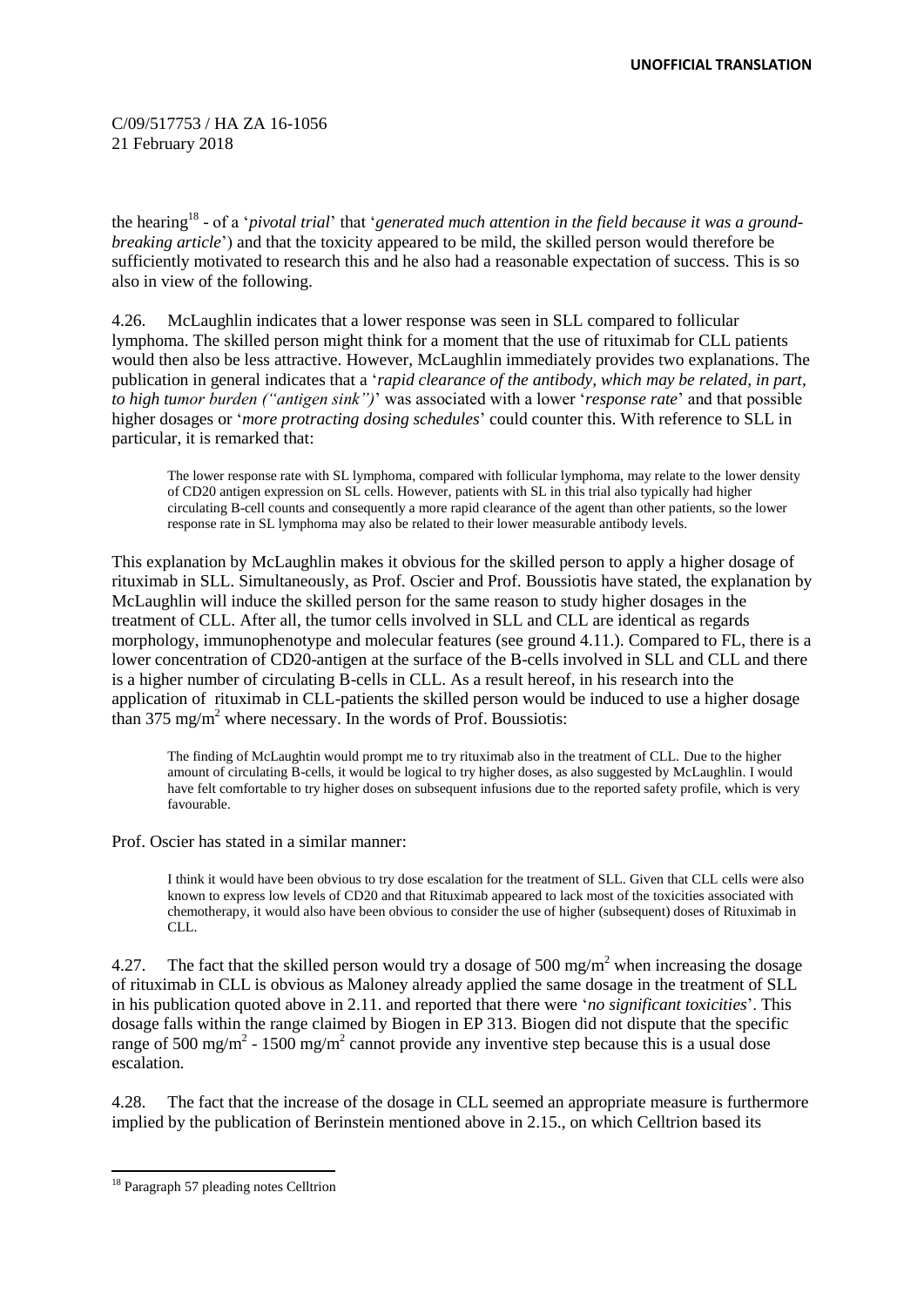inventive step attack in combination with McLaughlin.<sup>19</sup> Berinstein (of which McLaughlin, and also Maloney for that matter, was co-author) was published in September 1998, i.e. one month after the publication by McLaughlin in August 1998, and contains the pharmacokinetic data obtained in the trial on FL/SLL-patients described in McLaughlin (see the passage quoted under '*Summary*' at '*Results*'). Berinstein hints at a number of places that an increase of the dosage can be useful, for example immediately in the '*Summary*':

We conclude that Rituximab is therapeutically effective against B-cell lymphoma. Pharmacokinetic data suggests that certain subsets of patients may possibly benefit from increased dosing and studies to address this are currently underway.

This suggestion is furthermore made on p. 999, l.c.:

The level of Rituximab used in this study  $(375 \text{ mg/m}^2)$  was chosen based upon these previous studies because it was a safe, non toxic dose with demonstrable therapeutic activity. However extrapolation of these results suggest that higher doses of Rituximab may result in even higher serum levels of Rituximab and possibly greater therapeutic activity in certain patient subsets.

and p. 1000, l.c.:

The association of high serum antibody concentration and response and the association of high serum antibody concentration with lower tumor bulk suggest that higher doses (or more doses) of Rituximab may be necessary to induce responses in some subsets of patients such as those with bulky disease.

and finally in the conclusion (p. 1000, r.c.):

Future studies will address whether anti-tumor activity can be enhanced even further by administration of larger total doses of Rituximab.

4.29. This means that Berinstein is an additional incentive for the skilled person to apply higher dosages in the treatment of SLL and therefore, as explained above, also CLL. Biogen's defense that the hinting to higher dosages in Berinstein only applies to increased tumors in the lymph ('*bulky disease*') fails. In the first place because Berinstein induces the skilled person to the use of higher dosages in general in multiple places, and not exclusively in connection with '*bulky disease*'. In the second place, Biogen again fails to take account of the fact that the skilled person would understand that the operating mechanism of rituximab will be the same in SLL and CLL and would certainly apply incentives with regard to SLL in the treatment of patients with CLL.

4.30. Finally, Biogen advanced that the publication by Jensen mentioned above in 2.13., which pertains to the treatment of CLL with rituximab, would point the skilled person away from the invention because this publication would teach that the dose must be lower than  $375 \text{ mg/m}^2$ . This argument fails for two reasons.

4.31. Jensen was published in July/August 1998 as a so-called '*Rapid Communication*' and describes that a seriously ill CLL-patient of 26 years old with high CD20 antigen blood values (111.9  $x 10^9$ /L) – in brief – suffered from side effects (TLS) after the first administration of a dosage of 375 mg/m<sup>2</sup> rituximab.

4.32. In the first place, in Jensen, contrary to what Biogen argues, it is not stated that the dosage must be lower than 375 mg/m<sup>2</sup>. Jensen indicates that '*the recommended standard dose of 375 mg/m<sup>2</sup>* 

<sup>-</sup><sup>19</sup> Paragraph 80 of the writ of summons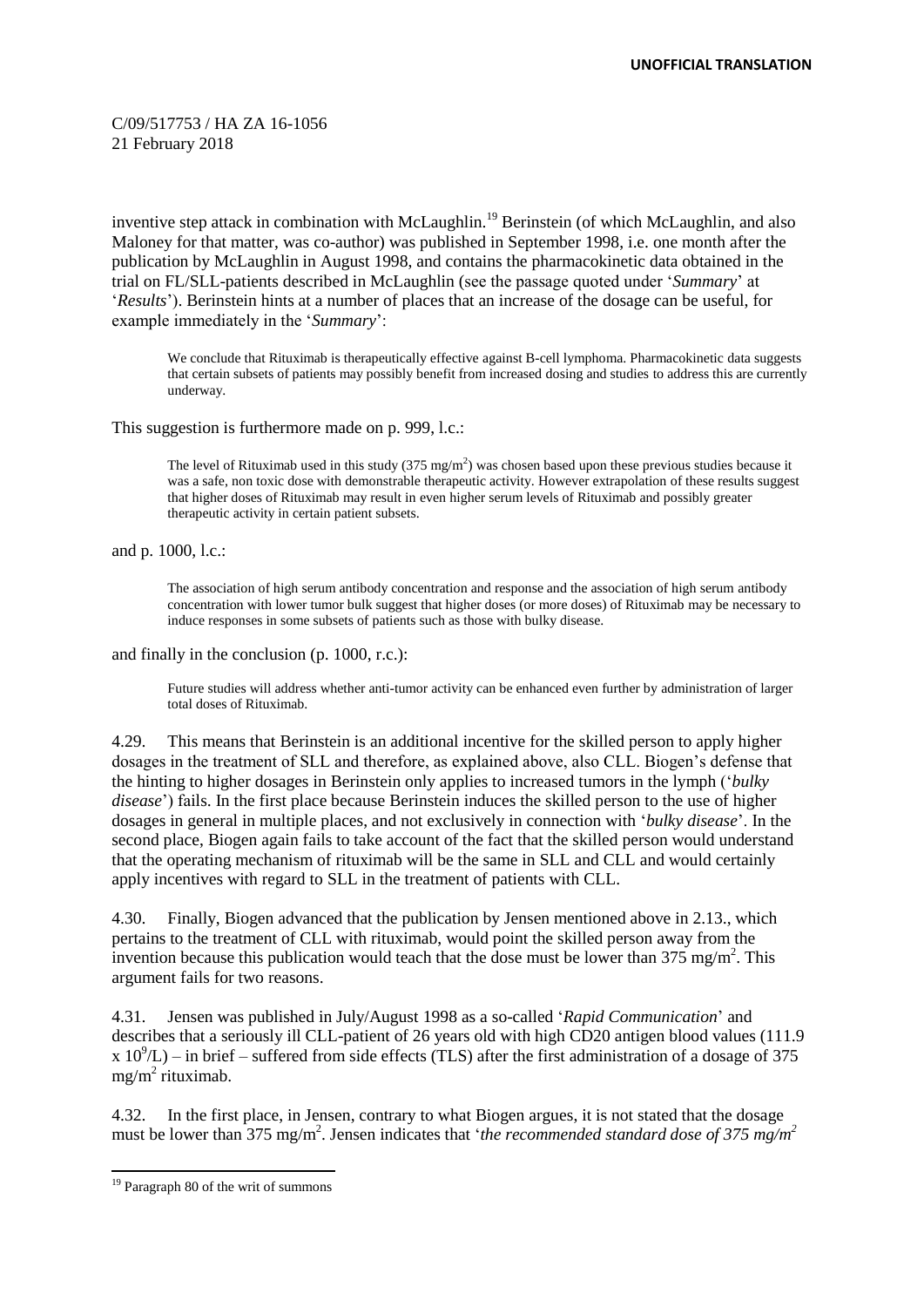*for rituximab was established in patients with follicular lymphoma and lymphocyte counts of less than 5.0x10<sup>9</sup> /L*' and that this dose '*might be too high for the treatment of patients with substantial peripheral tumor load*' or that in these patients the '*high peripheral tumor cell counts must be reduced using cytostatic drugs prior to administration of rituximab*'.

4.33. In the second place, TLS is a well-known but annoying side effect of almost all cancer medicines. It *may* be life-threatening but in general it can be treated well and/or be prevented. Jensen would therefore not be an obstacle for the skilled person in his research into the use of rituximab in CLL-patients in a higher dosage. As Prof. Oscier has stated, the efficacy of the product and the side effects must be appropriately distinguished from each other. The fact that the patient described in Jensen had serious side effects seems to indicate that the treatment took effect (i.e. the malignant Bcells were destroyed with as a result the occurrence of TLS). Furthermore, the results in this specific patient cannot be extrapolated to the entire patient population, as Prof. Oscier explains in his statement. It must be borne in mind that CLL is incurable and that doctor and patient will balance the advantages and drawbacks of the treatment.

4.34. For that matter, the side effects in the patient described in Jensen did not withhold the researchers from continuing the treatment with rituximab with her (p. 90, l.c.) just as in another six patients (symptoms of TLS seemed to occur in three of them in whom also high lymphocyte values were measured). This would not have been done if the researchers would have thought that the treatment with rituximab would not be safe.

4.35. In conclusion, it can be said that the publication of Jensen would have alerted the skilled person to the occurrence of TLS in CLL-patients with high lymphocyte values, but would not have withheld him from carrying out his research into the application of rituximab with a higher dosage in CLL.

4.36. Biogen did not assert that there would be other '*pointers-away*' that would withhold the skilled person from researching the use of rituximab in CLL-patients with a higher dosage than 375 mg/m<sup>2</sup>. To the extent that Biogen invokes the article by Coiffier in this respect, it has not made it clear why this must be regarded as such a pointer. The mere assertion that this article implies that a higher dose of rituximab in other B-cell disorders – as the district court understands, it is not about SLL or CLL but about particular types of aggressive B-cell lymphoma – does not necessarily lead to improved results and a lower dose must be used in the case of a higher toxicity (for that matter, the latter cannot be deduced from the passage quoted by Biogen on p. 1932, last paragraph (see 2.16.)), is without a further explanation insufficient to lead to that conclusion.

## *Conclusion*

4.37. The above means that the claims 1 and 3 of the auxiliary request are invalid because of lack of inventive step. This also applies to the dependent claims 2 and 4, which Biogen did not defend separately either. This means that the auxiliary request cannot save the patent.

4.38. The conclusion is that the Dutch part of EP 313 will be nullified, as claimed. With this, the other arguments that Celltrion advanced, such as the assertion that there is added matter, need not be discussed anymore.